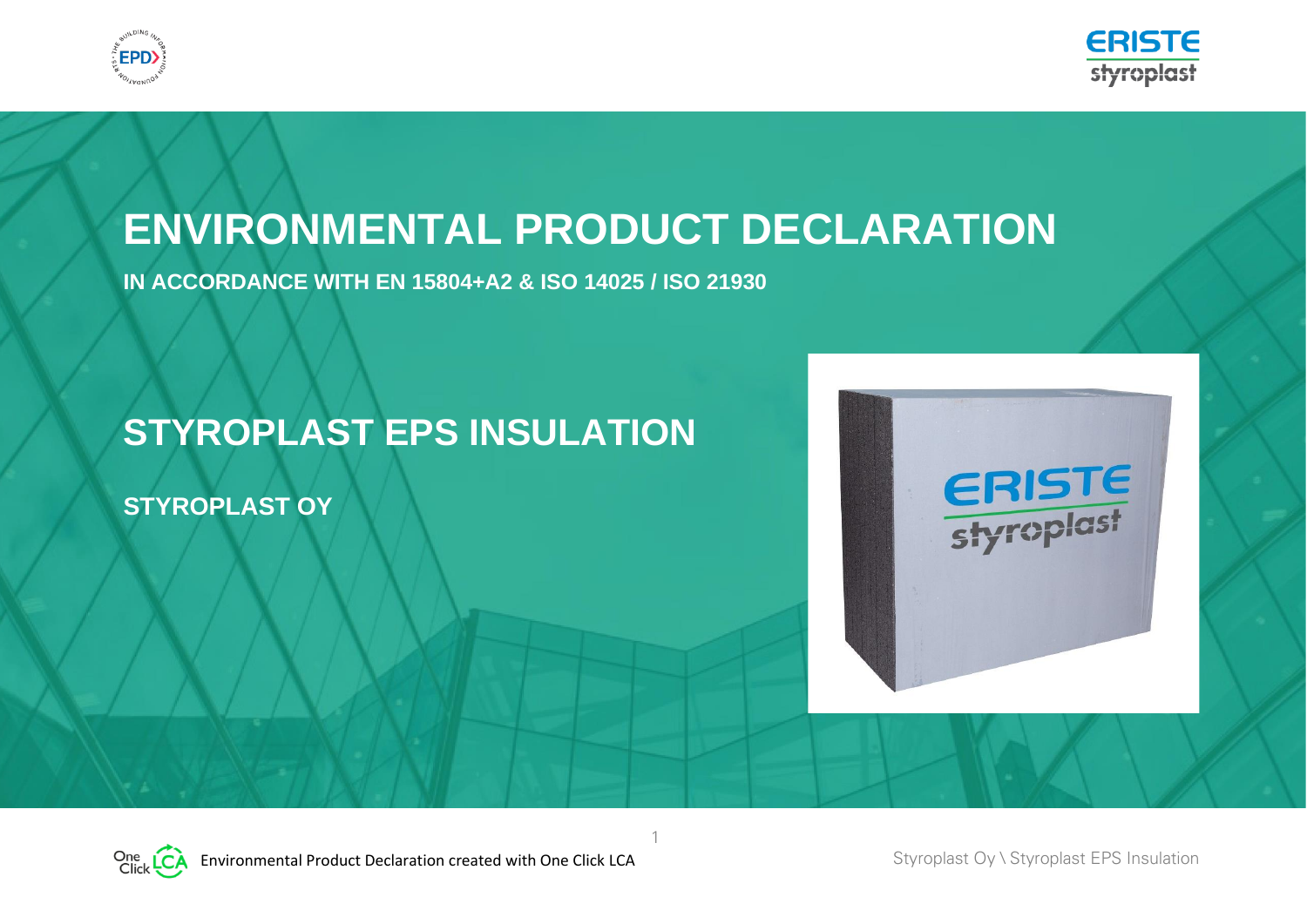



## **GENERAL INFORMATION**

## **MANUFACTURER INFORMATION**

| <b>Manufacturer</b>    | Styroplast Oy                                                 |
|------------------------|---------------------------------------------------------------|
| <b>Address</b>         | Styroplast OY, Teollisuustie 1, 37600<br>Valkeakoski, Finland |
| <b>Contact details</b> | Timo Huuhtanen, CEO,<br>timo.huuhtanen@styroplast.fi          |
| Website                | www.styroplast.fi                                             |

## **PRODUCT IDENTIFICATION**

| <b>Product name</b>       | <b>Styroplast EPS-insulation</b> |
|---------------------------|----------------------------------|
| Place(s) of<br>production | Valkeakoski, Finland             |

Laun Ans

 Jessica Karhu Laura Apilo RTS EPD Committee secretary Managing Director

2

## **EPD INFORMATION**

EPDs of construction products may not be comparable if they do not comply with EN 15804 and if they are not compared in a building context.

| <b>EPD program</b><br>operator         | The Building Information Foundation RTS sr /<br><b>Building Information Ltd</b><br>Malminkatu 16 A, 00100 Helsinki, Finland<br><u>http://cer.rts.fi</u> |
|----------------------------------------|---------------------------------------------------------------------------------------------------------------------------------------------------------|
| <b>EPD standards</b>                   | This EPD is in accordance with EN 15804 $+A1$ ,<br>+A2 and ISO 14025 standards.                                                                         |
| <b>Product category</b><br>rules (PCR) | The CEN standard EN 15804+A2 serves as the<br>core PCR. In addition, the RTS PCR (English<br>version, 26.8.2020) is used.                               |
| <b>EPD author</b>                      | Ipek Goktas, at Bionova Ltd<br>Suvilahdenkatu 10 B 00500 Helsinki, Finland<br>www.bionova.fi                                                            |
| <b>EPD verification</b>                | Independent verification of this EPD and data,<br>according to ISO 14025:<br>$\Box$ Internal certification $\boxtimes$ External verification            |
| <b>EPD verifier</b>                    | Silvia Vilčeková, Silcert, s.r.o.                                                                                                                       |
| <b>Verification date</b>               | 4.6.2021                                                                                                                                                |
| <b>EPD number</b>                      | RTS_114_21                                                                                                                                              |
| <b>Publishing date</b>                 | 10.6.2021                                                                                                                                               |
| <b>EPD valid until</b>                 | 4.6.2026                                                                                                                                                |

One LCA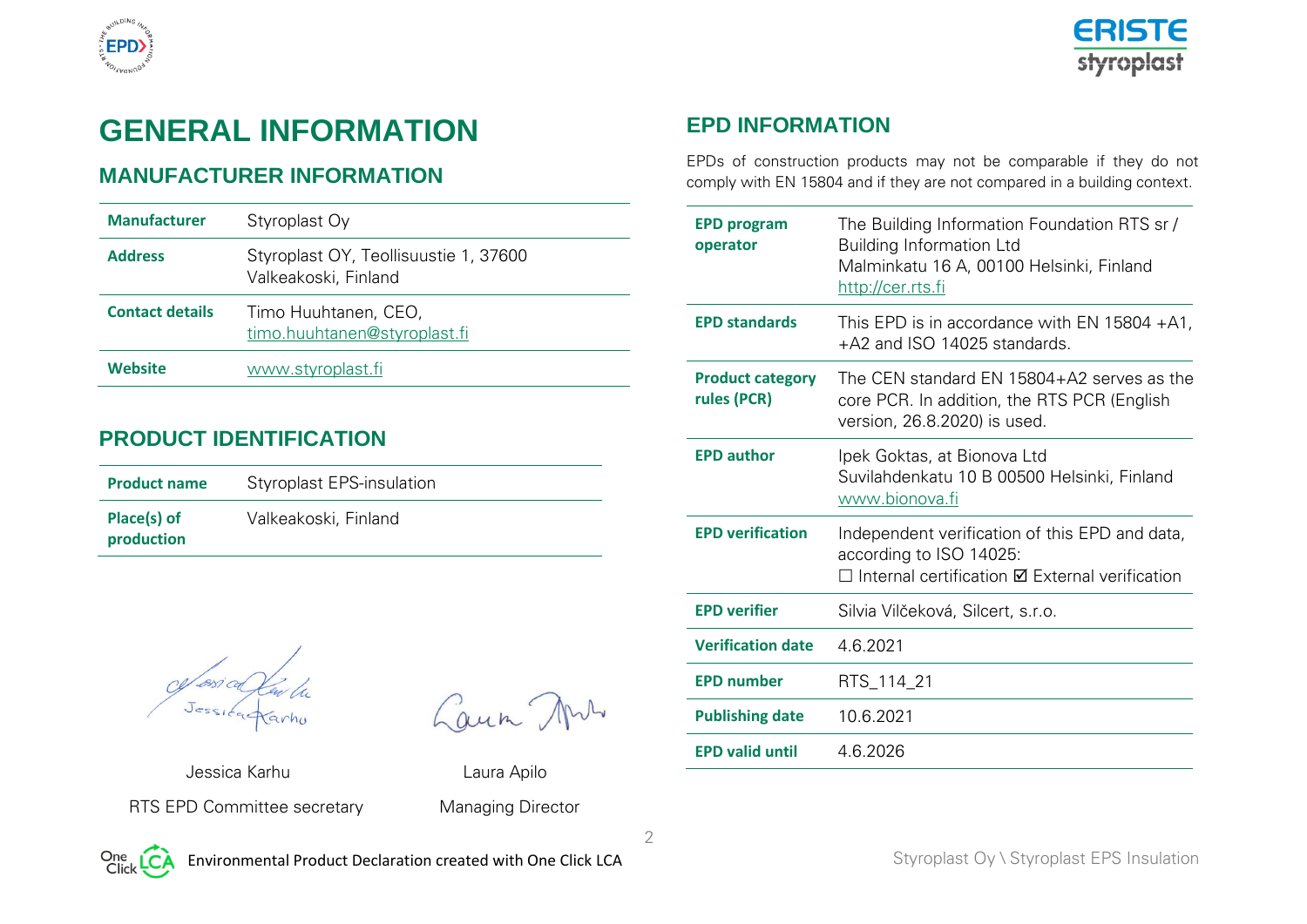



## **PRODUCT INFORMATION**

## **PRODUCT DESCRIPTION**

Styroplast's EPS is expanded polystyrene insulation, which is light weight and effective. EPS insulation is mostly used for as floor, wall, roof and ground frost insulation in building.

## **PRODUCT APPLICATION**

Styroplast EPS thermal insulation boards are used for insulating floors, walls, ceilings and as ground frost insulation.

### **TECHNICAL SPECIFICATIONS**

EPS insulation boards have a thermal conductivity of 0.031-0.036 W/(mK). The normal boards are available in nominal densities of 15. 17, 21 and 23 kg/m3, and thicknesses ranging from 20 and 1000 mm. As the product is homogeneous, the results represent all available thicknesses. The panels are used for heat insulation of floors, walls and roofs.

### **PRODUCT STANDARDS**

EN 13163:2015 Thermal insulation products for buildings. Factory made expanded polystyrene (EPS) products.

## **PHYSICAL PROPERTIES OF THE PRODUCT**

Detailed physical information can be found from the manufacturer's webpage (https://www.styroplast.fi).

3

## **ADDITIONAL TECHNICAL INFORMATION**

Further information can be found at [www.styroplast.fi.](http://www.styroplast.fi/)

## **PRODUCT RAW MATERIAL COMPOSITION**

| <b>Material</b> | Weight, kg |
|-----------------|------------|
| Polystyrene     | 1.00       |

## **PRODUCT RAW MATERIAL MAIN COMPOSITION**

| <b>Raw material category</b> | Amount, mass-% | <b>Material origin</b> |  |  |  |  |
|------------------------------|----------------|------------------------|--|--|--|--|
| Metals                       |                |                        |  |  |  |  |
| <b>Minerals</b>              |                |                        |  |  |  |  |
| Fossil materials             | 100            | Europe                 |  |  |  |  |
| <b>Bio-based materials</b>   |                |                        |  |  |  |  |

## **SUBSTANCES, REACH - VERY HIGH CONCERN**

The product does not contain any REACH SVHC substances in amounts greater than 0,1 % (1000 ppm).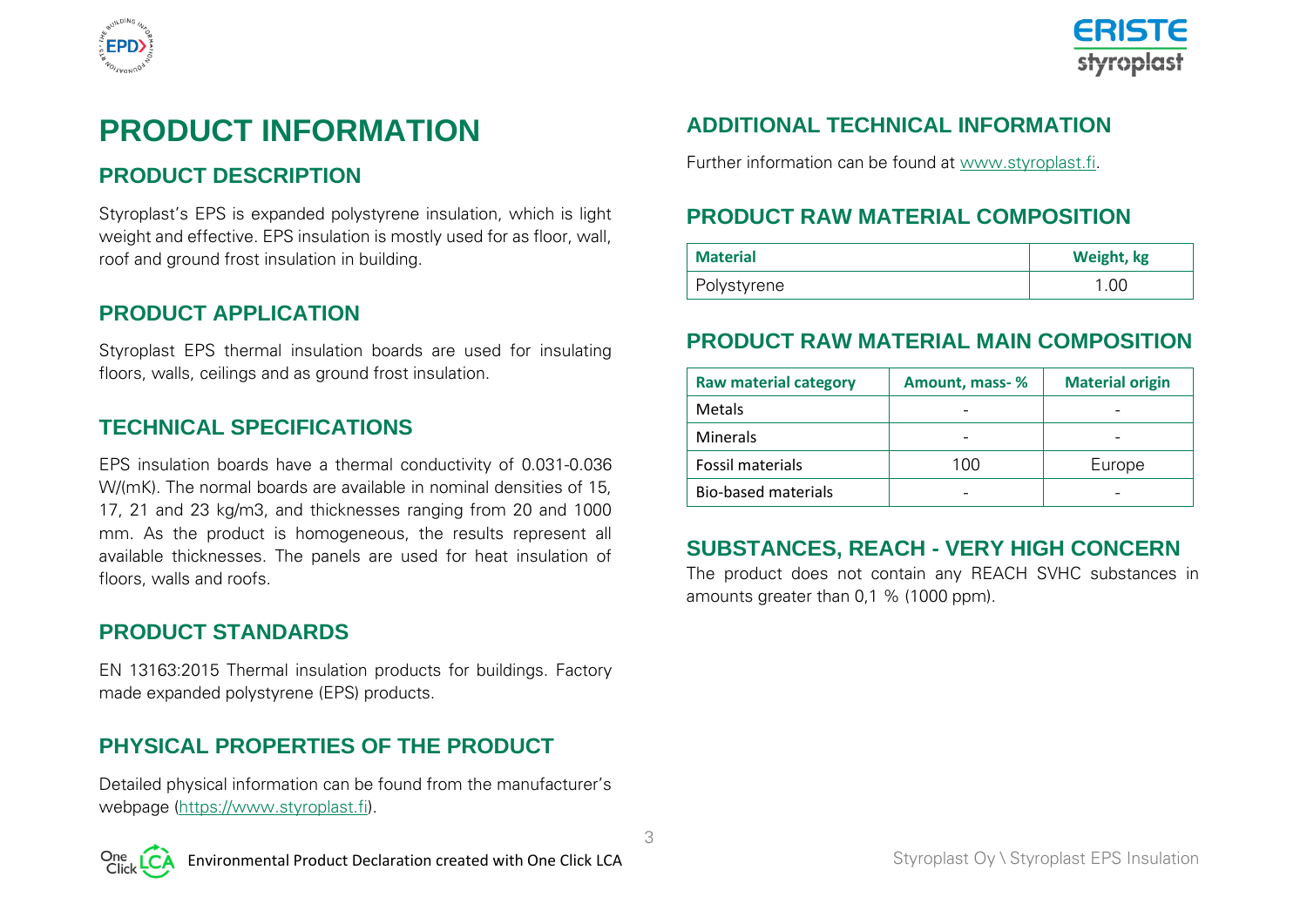



## **PRODUCT LIFE CYCLE**

### **MANUFACTURING AND PACKAGING (A1-A3)**

The raw material expandable polystyrene already includes blowing agent pentane. This raw material is expanded with heat/steam and after that expanded EPS pearls are stored for a while. Then EPS pearls are put into mould (shape or block) and there with steam "glued" together. Styroplast EPS boards are produced with shape mould machine. If production is done with block mould, then after a while blocks are cut with hotwire to right dimensions.

The Styroplast EPS product is produced in Finland and grid mix energy is used. During the production the generated product-based waste is sent back to the melting process. Therefore, there is no waste from the product itself. The only generated waste derives from the packaging of the raw materials. Also, most of the pentane which is included in the raw material releases during the production.

As packaging material plastic film is used for the final product.



## **TRANSPORT AND INSTALLATION (A4-A5)**

Annual export rates are taken into consideration for delivery scenario. There is no significant weight loss due to the emission of the rest of the pentane in the product during transportation.

This EPD does not cover installation (Module A5). Air, soil and water impacts during installation have not been studied.

## **PRODUCT USE AND MAINTENANCE (B1-B7)**

This EPD does not cover use phase. Air, soil and water impacts during the use phase have not been studied. During the service life of the product, rest of the pentane is emitted, however it does not have any harmful impact; therefore, it is not taken into consideration.

## **PRODUCT END OF LIFE (C1-C4, D)**

The rest of the pentane is assumed to be emitted during the service life of the product; therefore, the mass loss due to this blowing agent is taken into consideration in end-of-life stage. Consumption of energy and natural resources in demolition process assumed to be negligible. (C1) The distance for transportation to disposal is assumed as 50 km and the transportation method is assumed to be lorry. (C2) Considering the manufacturer's information, 100% of endof-life EPS product is assumed to be recovered to energy in incineration plant as it is easy to collect and qualified for energy recovery. (C3) The environmental impacts of disposal are zero since 100% of the end-of-life product is considered to be recovered to energy. (C4) Thanks to the energy recovery process end-of-life EPS replaces heat and electricity. (D)



 $\Delta$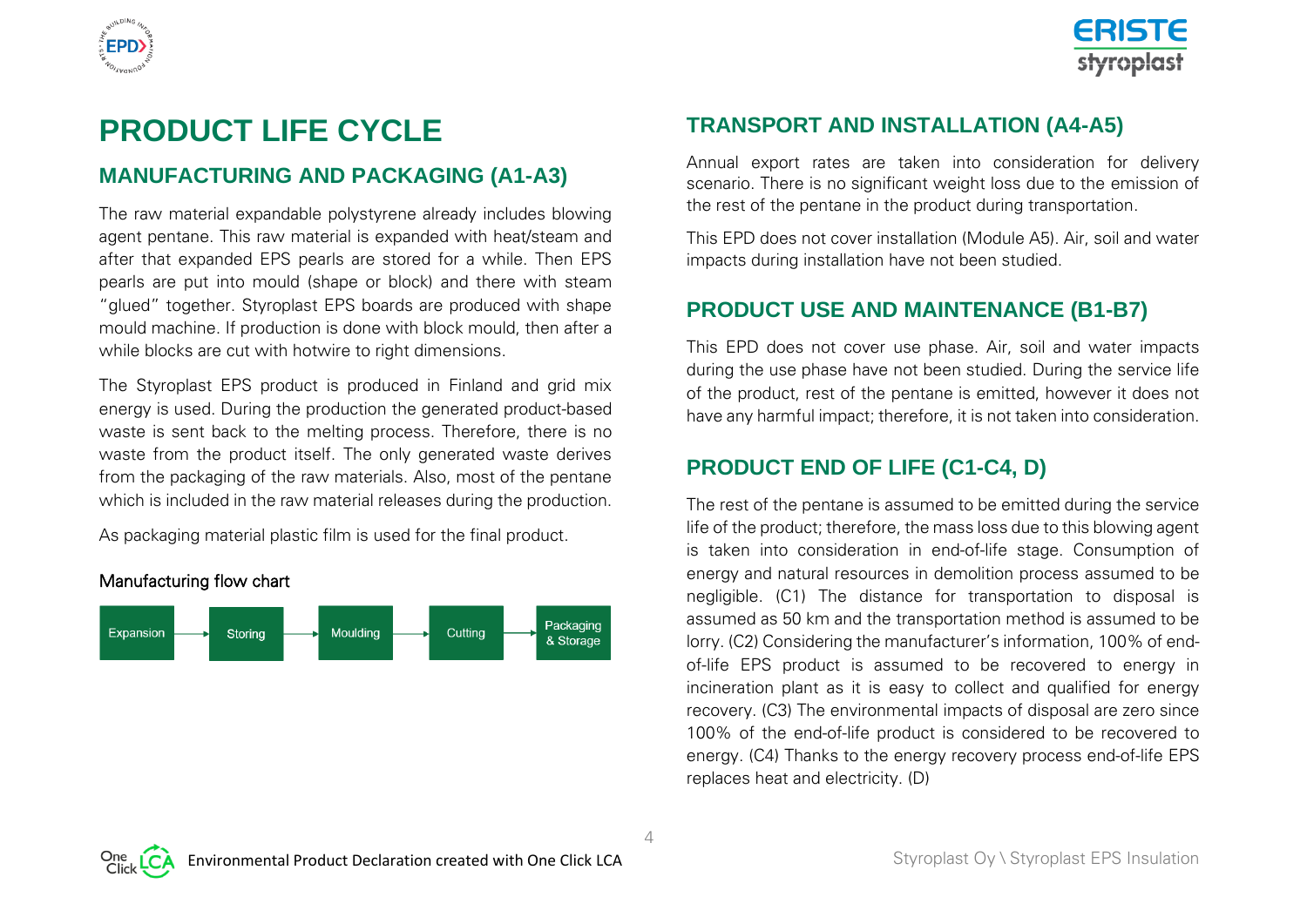



## **LIFE CYCLE ASSESSMENT**

## **LIFE CYCLE ASSESSMENT INFORMATION**

**Period for data** year 2019

## **DECLARED AND FUNCTIONAL UNIT**

| <b>Declared unit</b>          | 1 kg (produced EPS) |
|-------------------------------|---------------------|
| <b>Mass per declared unit</b> | 1 kg                |

## **BIOGENIC CARBON CONTENT**

#### Product's biogenic carbon content at the factory gate

| Biogenic carbon content in product, kg C   |  |
|--------------------------------------------|--|
| Biogenic carbon content in packaging, kg C |  |

### **SYSTEM BOUNDARY**

The scope of the EPD is "cradle to gate with modules A4, C1-C4 and D". The modules A1 (Raw material supply), A2 (Transport) and A3 (Manufacturing), A4 (Transport) as well as C1 (Deconstruction/ demolition), C2 (Transport at end-of-life), C3 (Waste processing), C4 (Disposal) and D (benefits and loads beyond the system boundary) are included in the study.

| <b>Product stage</b> |                                |                   |           | <b>Assembly</b><br>stage |            |                    |            | <b>Use stage</b>   |                       |                                                |                                       |                          | End of life stage    |                                                                            |                | <b>Beyond the</b><br>system<br><b>boundaries</b> |                 |              |
|----------------------|--------------------------------|-------------------|-----------|--------------------------|------------|--------------------|------------|--------------------|-----------------------|------------------------------------------------|---------------------------------------|--------------------------|----------------------|----------------------------------------------------------------------------|----------------|--------------------------------------------------|-----------------|--------------|
| A1                   | A2                             | A <sub>3</sub>    | A4        | <b>A5</b>                | <b>B1</b>  | <b>B2</b>          | <b>B3</b>  | <b>B4</b>          | <b>B5</b>             | <b>B6</b>                                      | <b>B7</b>                             | C <sub>1</sub>           | C <sub>2</sub>       | C <sub>3</sub>                                                             | C <sub>4</sub> | $\mathbf{D}$                                     | D               | $\mathbf{D}$ |
| x                    | x                              | x                 | x         | <b>MND</b>               | <b>MND</b> | <b>MND</b>         | <b>MND</b> | <b>MND</b>         | <b>MND</b>            | <b>MND</b>                                     | <b>MND</b>                            | x                        | x                    | x                                                                          | x              | x                                                | x               | x            |
| Raw<br>materials     | ₹<br>نه<br>5<br>m<br>i<br>Sort | Na<br>nufacturing | Transport | <b>Assembly</b>          | Use        | <b>Maintenance</b> | Repair     | Repla<br>ඝ<br>ment | Refurbish<br>3<br>gur | o<br>m<br>B<br>ō<br>ē<br>유<br>듨<br>g<br>m<br>흳 | ۰<br>water<br>perationa<br><u>ise</u> | o<br>econstr./d<br>lemol | ₹<br>g<br>ū<br>iport | ٤<br>SS <sub>1</sub><br>è<br>൹<br>ठ<br>ā<br>ō<br>ၛၟ<br><b>in</b><br>-<br>൹ | Disposal       | Reuse                                            | <b>Recovery</b> | Recycling    |

Modules not declared = MND.

## **CUT-OFF CRITERIA**

5

The study does not exclude any modules or processes which are stated mandatory in the *EN 15804A1:2012+A2:2019* and *RTS PCR*. The study does not exclude any hazardous materials or substances.

The study includes all major raw material and energy consumption. All inputs and outputs of the unit processes which data are available for are included in the calculation. There is no neglected unit process more than 1% of total mass and energy flows. The total neglected input and output flows do also not exceed 5% of energy usage or mass. The life cycle analysis includes all industrial processes from raw material acquisition to production, distribution, and end-of-life stages.

The modules A5, B1-B7 have not been calculated nor included in the LCA calculations.

The production of capital equipment, construction activities, and infrastructure, maintenance and operation of capital equipment, personnel-related activities, energy, and water use related to company management and sales activities are excluded.

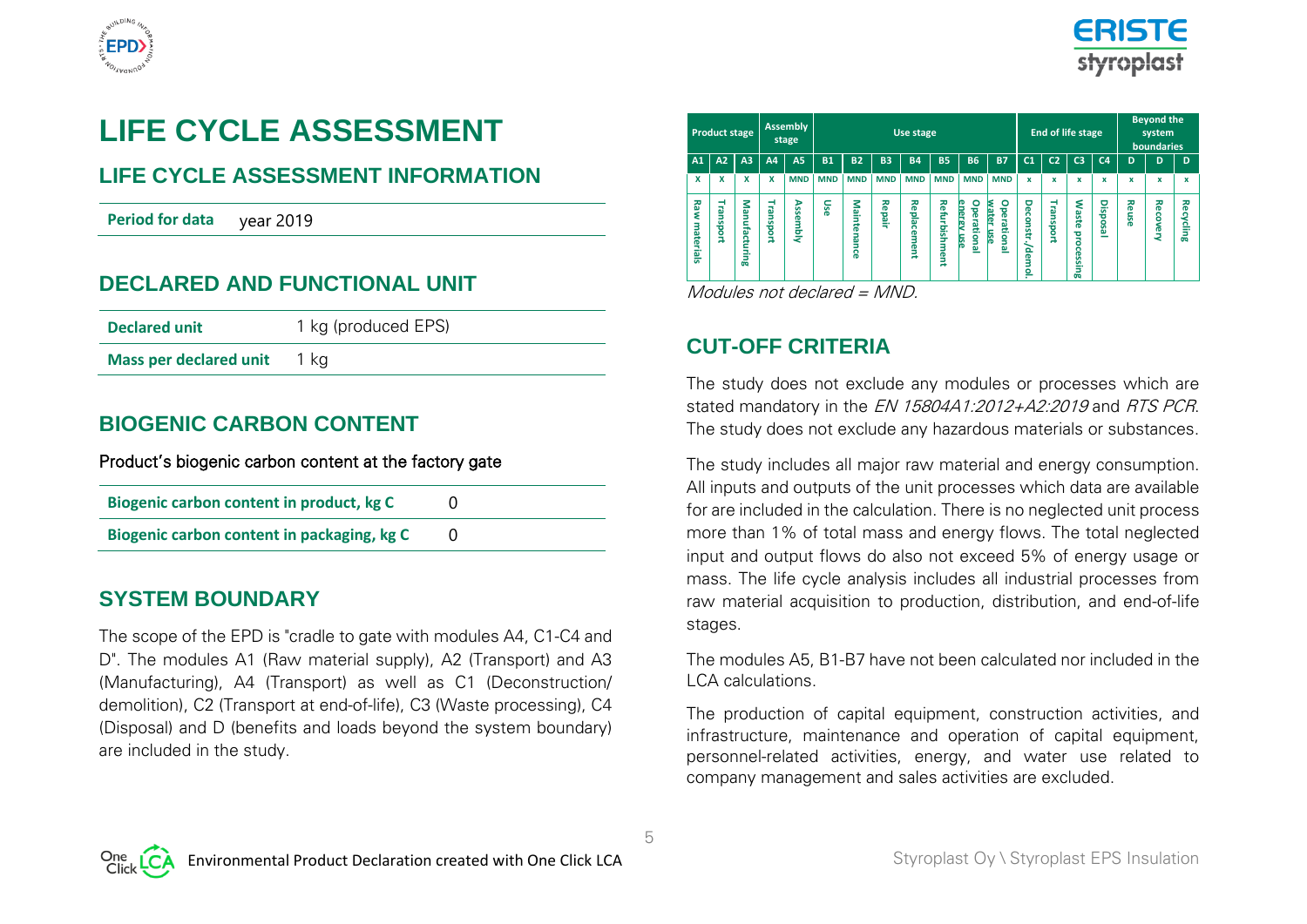

## **ERISTE** styroplast

## **ALLOCATION, ESTIMATES AND ASSUMPTIONS**

Allocation is based on annual production rate and made with high accuracy and precision. The values for 1 kg of the produced product which is used within this study are calculated by considering the total product weight per annual production. The product output is fixed to 1 kg and the corresponding amount of product is used in the calculations.

In the production plant, several kinds of products are produced; since the production processes of these products are similar, the annual production percentages are taken into consideration for allocation. According to the ratio of the annual production of the declared product to the total annual production at the factory, the annual total energy consumption, packaging materials and the generated waste per the declared product are allocated. Subsequently, the produced product output fixed to 1 kg and the corresponding amount of product is used in the calculations.

This LCA study is conducted in accordance with all methodological considerations, such as performance, system boundaries, data quality, allocation procedures, and decision rules to evaluate inputs and outputs. All estimations and assumptions are given below.

- Module A2, A4 & C2: Vehicle capacity utilization volume factor is assumed to be 1 which means full load. In reality it may vary but as the role of transportation emission in total results is small and so the variety in load assumed to be negligible. Empty returns are not taken into account as it is assumed that return trip is used by transportation companies to serve the needs of other clients.
- Module A4: Transportation doesn't cause losses as products are packaged properly. Additionally, it is assumed that there is no significant weight loss due to the emission of the rest of the

blowing agent in the product during transportation. Also, volume capacity utilisation factor is assumed to be 1 for the nested packaged products. Additionally, transportation distances and vehicle types are assumed according to the exports in the last year.

- Module C1: The impacts of the disassembly stage are assumed zero, since the consumption of energy and natural resources for disassembling the end-of-life product is negligible.
- Module C2: Transportation distance to the closest disposal area is estimated as 50 km and the transportation method is assumed as lorry which is the most common.
- Module C3, C4, D: 100% of the end-of-life product is assumed to be recovered to energy. According to the manufacturer's information, Module C3 includes the incineration of the product, including the landfilling of the formed slag and ash. Module C4 impacts are zero as the products are considered to be 100 % collected for incineration. Module D considers the benefits of energy recovery which replaces district heat and electricity.

## **AVERAGES AND VARIABILITY**

6

Since there is only one production plant, there is no average result.

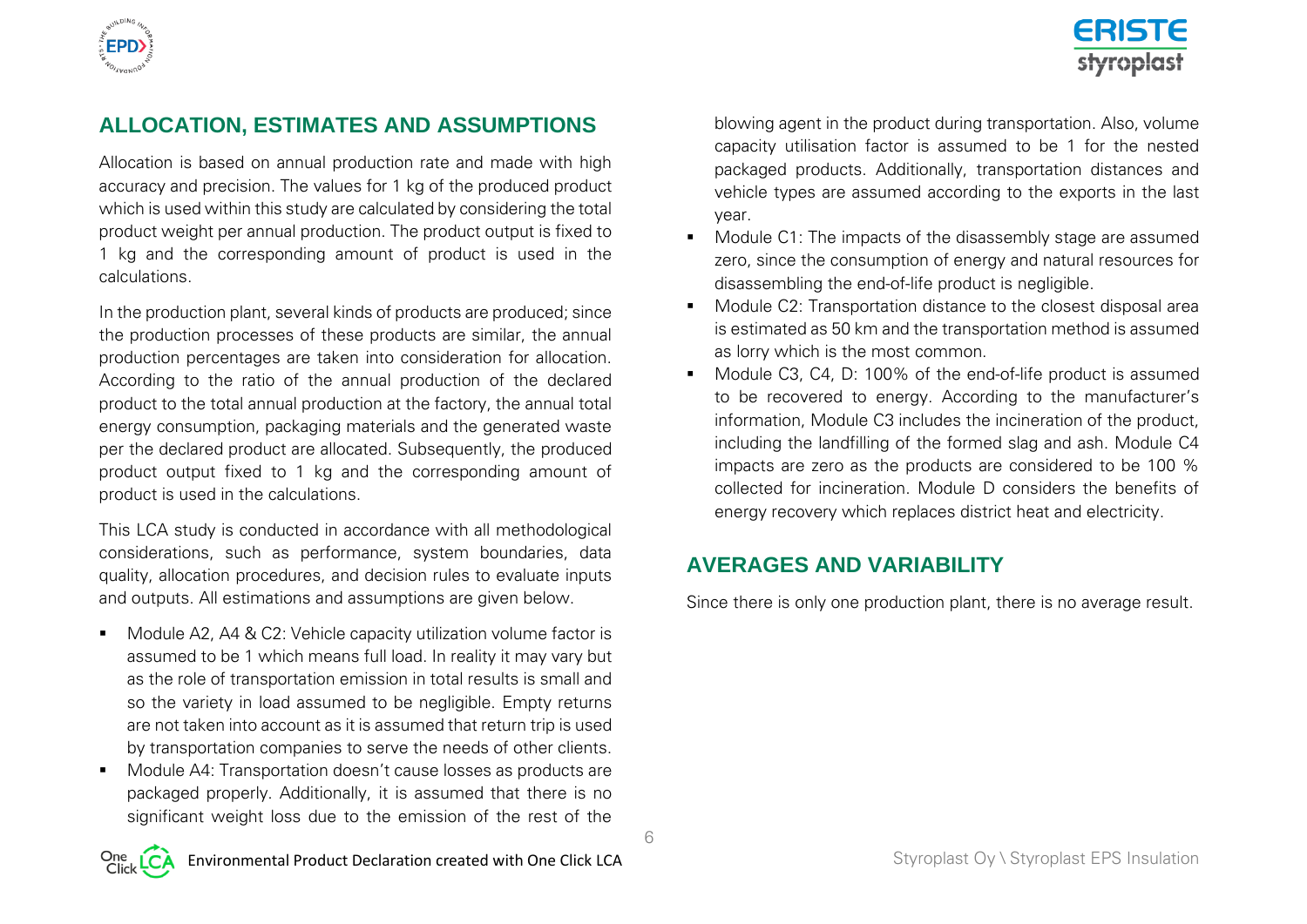



## **ENVIRONMENTAL IMPACT DATA**

The LCIA results are relative expressions and do not predict impacts on category endpoints, the exceeding of thresholds, safety margins or risks.

Note: "ENVIRONMENTAL IMPACTS - EN 15804+A1, CML / ISO 21930" and "ENVIRONMENTAL IMPACTS - TRACI 2.1" are presented in ANNEX-1 and ANNEX-2 respectively.

Note: Environmental performance results are presented per declared unit, defined as 1 kg of EPS insulation product. Environmental impacts per 1 m<sup>2</sup> of EPS insulation product with different thicknesses can be calculated by multiplying the environmental impact results by the scaling factors presented in ANNEX-3.

## **CORE ENVIRONMENTAL IMPACT INDICATORS – EN 15804+A2, PEF**

| <b>Impact category</b>                             | <b>Unit</b>          | A1           | A2          | A3           | $A1-A3$      | A4       | A <sub>5</sub> | <b>B1-B7</b> | C <sub>1</sub> | C <sub>2</sub> | C <sub>3</sub> | C <sub>4</sub> | D             |
|----------------------------------------------------|----------------------|--------------|-------------|--------------|--------------|----------|----------------|--------------|----------------|----------------|----------------|----------------|---------------|
| Climate change - total                             | kg CO <sub>2</sub> e | $2.43E + 00$ | .22E-01     | 9.14E-02     | $2.64E + 00$ | 9.13E-03 | <b>MND</b>     | <b>MND</b>   | $0.00E + 00$   | 6.28E-03       | $1.82E + 00$   | $0.00E + 00$   | $-2.16E + 00$ |
| Climate change - fossil                            | kg CO <sub>2</sub> e | $2.43E + 00$ | 1.22E-01    | 8.82E-02     | $2.64E + 00$ | 9.21E-03 | <b>MND</b>     | <b>MND</b>   | $0.00E + 00$   | 6.27E-03       | $1.82E + 00$   | $0.00E + 00$   | $-2.16E + 00$ |
| Climate change - biogenic                          | kg CO <sub>2</sub> e | 2.29E-03     | 8.88E-05    | 2.37E-03     | 4.75E-03     | 6.69E-06 | <b>MND</b>     | <b>MND</b>   | $0.00E + 00$   | 3.84E-06       | 6.28E-05       | $0.00E + 00$   | $-1.04E-03$   |
| Climate change - LULUC                             | kg CO <sub>2</sub> e | $0.00E + 00$ | 3.68E-05    | 8.26E-04     | 8.62E-04     | 2.77E-06 | <b>MND</b>     | <b>MND</b>   | $0.00E + 00$   | 2.21E-06       | 7.99E-06       | $0.00E + 00$   | $-8.98E-05$   |
| Ozone depletion                                    | kg CFC11e            | 1.81E-08     | 2.88E-08    | 1.46E-08     | 6.15E-08     | 2.16E-09 | <b>MND</b>     | <b>MND</b>   | $0.00E + 00$   | 1.44E-09       | 4.61E-09       | $0.00E + 00$   | $-4.47E-07$   |
| Acidification                                      | mol H <sup>+</sup> e | 6.78E-03     | 5.14E-04    | 1.22E-03     | 8.52E-03     | 3.87E-05 | <b>MND</b>     | <b>MND</b>   | $0.00E + 00$   | 2.58E-05       | 3.33E-04       | $0.00E + 00$   | $-1.94E-02$   |
| Eutrophication, aquatic freshwater <sup>1</sup>    | kg Pe                | 4.09E-06     | 9.95E-07    | 1.86E-05     | 2.37E-05     | 7.49E-08 | <b>MND</b>     | <b>MND</b>   | $0.00E + 00$   | 5.42E-08       | 2.91E-07       | $0.00E + 00$   | $-4.23E-06$   |
| Eutrophication, aquatic marine                     | kg Ne                | 1.32E-03     | 1.55E-04    | 3.41E-04     | 1.82E-03     | 1.17E-05 | <b>MND</b>     | <b>MND</b>   | $0.00E + 00$   | 7.65E-06       | 1.60E-04       | $0.00E + 00$   | $-1.83E-03$   |
| Eutrophication, terrestrial                        | mol Ne               | 1.46E-02     | 1.71E-03    | 5.27E-03     | 2.16E-02     | .29E-04  | <b>MND</b>     | <b>MND</b>   | $0.00E + 00$   | 8.45E-05       | 1.59E-03       | $0.00E + 00$   | $-1.79E-02$   |
| Photochemical ozone formation                      | kg NMVOCe            | 5.08E-03     | 5.50E-04    | 1.05E-03     | 6.68E-03     | 4.14E-05 | <b>MND</b>     | <b>MND</b>   | $0.00E + 00$   | 2.65E-05       | 4.72E-04       | $0.00E + 00$   | $-5.91E-03$   |
| Abiotic depletion, minerals & metals <sup>2</sup>  | kg Sbe               | 9.62E-07     | 2.09E-06    | 9.95E-07     | 4.05E-06     | 1.57E-07 | <b>MND</b>     | <b>MND</b>   | $0.00E + 00$   | 1.57E-07       | 4.99E-07       | $0.00E + 00$   | $-1.27E-06$   |
| Abiotic depletion of fossil resources <sup>2</sup> | MJ                   | $8.62E + 01$ | $.90E + 00$ | $2.46E + 00$ | $9.05E + 01$ | 1.43E-01 | <b>MND</b>     | <b>MND</b>   | $0.00E + 00$   | 9.57E-02       | 3.65E-01       | $0.00E + 00$   | $-2.76E + 01$ |
| Water use <sup>2</sup>                             | $m3e$ deprived       | 4.22E-01     | 7.07E-03    | 4.56E-02     | 4.74E-01     | 5.33E-04 | <b>MND</b>     | <b>MND</b>   | $0.00E + 00$   | 3.40E-04       | 6.50E-03       | $0.00E + 00$   | $-4.04E-01$   |

<sup>1</sup> The required characterisation method and data are in kg P-eq; to get PO<sub>4</sub>e, multiply the result by 3.07.

<sup>2</sup> EN 15804+A2 Disclaimer 2: "The results of this environmental impact indicator shall be used with care as the uncertainties on these results are high or as there is limited experienced with the indicator."



7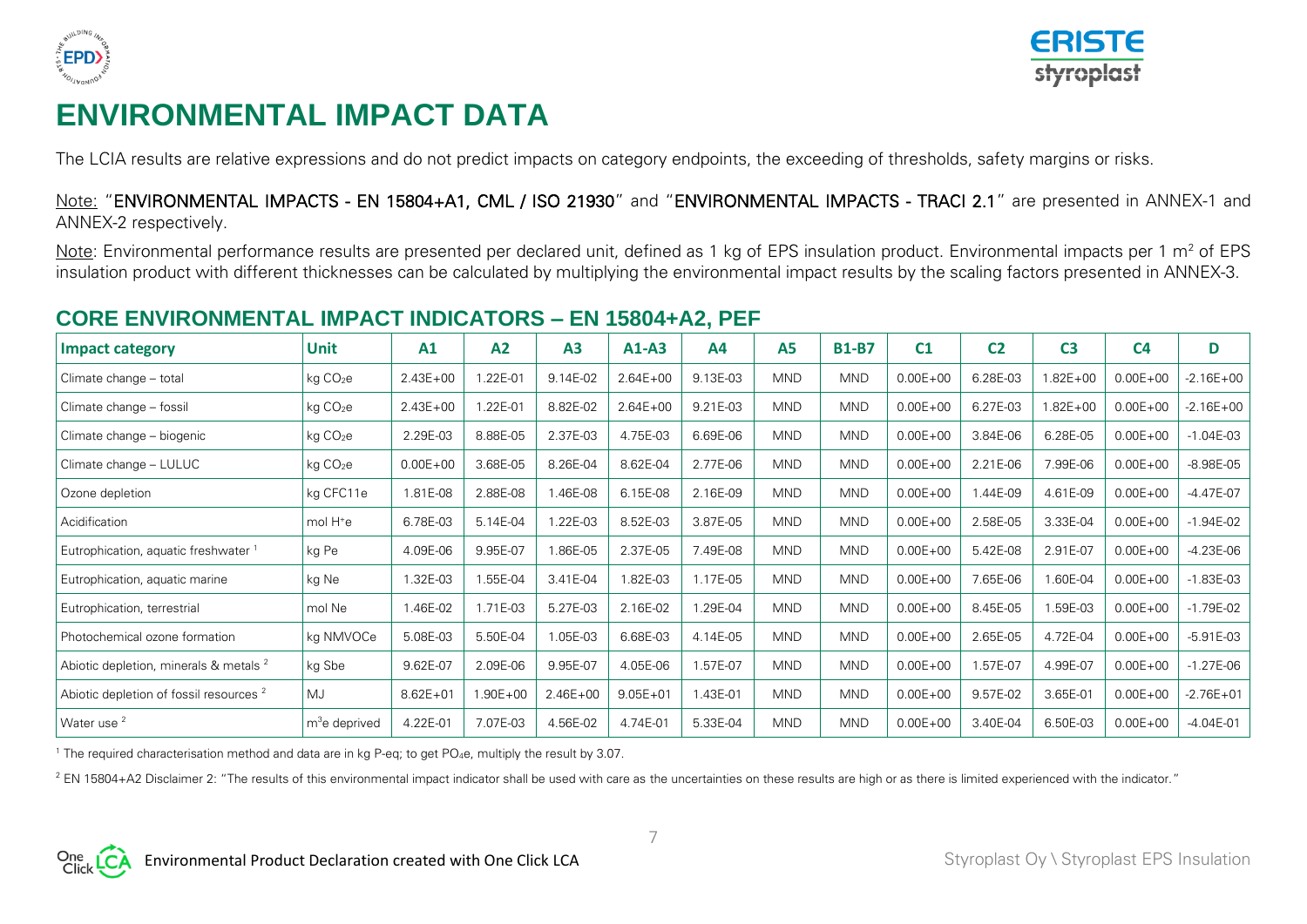



## **ADDITIONAL ENVIRONMENTAL IMPACT INDICATORS – EN 15804+A2, PEF**

| <b>Impact category</b>                             | Unit        | A <sub>1</sub> | A2           | A3           | $A1-A3$      | A <sub>4</sub> | A5         | <b>B1-B7</b> | C <sub>1</sub> | C2       | C <sub>3</sub> | C <sub>4</sub> | D             |
|----------------------------------------------------|-------------|----------------|--------------|--------------|--------------|----------------|------------|--------------|----------------|----------|----------------|----------------|---------------|
| I Particulate matter                               | Incidence   | 4.60E-08       | $.11E-08$    | .45E-08      | 7.15E-08     | 8.33E-10       | <b>MND</b> | <b>MND</b>   | $0.00E + 00$   | 4.84E-10 | 5.35E-09       | $0.00E + 00$   | $-1.79E - 07$ |
| lonizing radiation, human health <sup>3</sup>      | kBa U235e   | 5.39E-01       | 8.31E-03     | 3.34E-02     | 5.81E-01     | 6.26E-04       | <b>MND</b> | <b>MND</b>   | $0.00E + 00$   | 4.18E-04 | .15E-03        | $0.00E + 00$   | $-1.21E - 01$ |
| Eco-toxicity (freshwater) <sup>2</sup>             | <b>CTUe</b> | $1.03E + 01$   | $.45E + 00$  | $1.01E + 01$ | $2.18E + 01$ | $.09E - 01$    | <b>MND</b> | <b>MND</b>   | $0.00E + 00$   | 7.47E-02 | $2.55E + 00$   | $0.00E + 00$   | $-1.41E + 01$ |
| Human toxicity, cancer effects <sup>2</sup>        | <b>CTUh</b> | 3.85E-10       | $3.72E-1$    | 2.07E-10     | 6.29E-10     | 2.80E-12       | <b>MND</b> | <b>MND</b>   | $0.00E + 00$   | 2.12E-12 | 3.41E-10       | $0.00E + 00$   | $-8.90E-10$   |
| Human toxicity, non-cancer effects <sup>2</sup>    | <b>CTUh</b> | 1.93E-08       | 1.72E-09     | 5.20E-09     | 2.63E-08     | $.30E-10$      | <b>MND</b> | <b>MND</b>   | $0.00E + 00$   | 8.57E-1  | 5.80E-09       | $0.00E + 00$   | -7.96E-09     |
| Land use related impacts/soil quality <sup>2</sup> |             | $0.00E + 00$   | $2.87E + 00$ | 2.77E-01     | $3.15E + 00$ | 2.16E-01       | <b>MND</b> | <b>MND</b>   | $0.00E + 00$   | 1.07E-01 | 5.12E-01       | $0.00E + 00$   | $-4.73E-01$   |

<sup>2</sup> EN 15804+A2 Disclaimer 2: "The results of this environmental impact indicator shall be used with care as the uncertainties on these results are high or as there is limited experienced with the indicator."

<sup>3</sup> EN 15804+A2 Disclaimer 1: "This impact category deals mainly with the eventual impact of low dose ionizing radiation on human health of the nuclear fuel cycle. It does not consider effects due to possible nuclear accidents, occupational exposure nor due to radioactive waste disposal in underground facilities. Potential ionizing radiation from the soil, from radon and from some construction materials is also not measured by this indicator."

## **USE OF NATURAL RESOURCES**

| <b>Impact category</b>               | <b>Unit</b>    | A1           | A <sub>2</sub> | A <sub>3</sub> | $A1-A3$      | A4           | <b>A5</b>  | <b>B1-B7</b> | C <sub>1</sub> | C <sub>2</sub> | C <sub>3</sub> | C <sub>4</sub> | D             |
|--------------------------------------|----------------|--------------|----------------|----------------|--------------|--------------|------------|--------------|----------------|----------------|----------------|----------------|---------------|
| Renewable PER used as energy         | MJ             | 5.40E-01     | 2.39E-02       | $8.25E + 00$   | $8.81E + 00$ | 1.80E-03     | <b>MND</b> | <b>MND</b>   | $0.00E + 00$   | .36E-03        | 6.22E-03       | $0.00E + 00$   | $-7.77E-02$   |
| Renewable PER used as materials      | MJ             | $0.00E + 00$ | $0.00E + 00$   | $0.00E + 00$   | $0.00E + 00$ | $0.00E + 00$ | <b>MND</b> | <b>MND</b>   | $0.00E + 00$   | $0.00E + 00$   | $0.00E + 00$   | $0.00E + 00$   | $0.00E + 00$  |
| Total use of renewable PER           | <b>MJ</b>      | 5.40E-01     | 2.39E-02       | $8.25E + 00$   | $8.81E + 00$ | 1.80E-03     | <b>MND</b> | <b>MND</b>   | $0.00E + 00$   | .36E-03        | 6.22E-03       | $0.00E + 00$   | $-7.77E - 02$ |
| Non-renewable PER used as energy     | MJ             | $3.56E + 01$ | 1.90E+00       | 1.84E+00       | $3.93E + 01$ | 1.43E-01     | <b>MND</b> | <b>MND</b>   | $0.00E + 00$   | 9.57E-02       | 3.65E-01       | $0.00E + 00$   | $-2.76E + 01$ |
| Non-renewable PER used as materials  | MJ             | $5.06E + 01$ | $0.00E + 00$   | 6.21E-01       | $5.12E + 01$ | $0.00E + 00$ | <b>MND</b> | <b>MND</b>   | $0.00E + 00$   | $0.00E + 00$   | $0.00E + 00$   | $0.00E + 00$   | $0.00E + 00$  |
| Total use of non-renewable PER       | MJ             | $8.62E + 01$ | $.90E + 00$    | $2.46E + 00$   | $9.05E + 01$ | 1.43E-01     | <b>MND</b> | <b>MND</b>   | $0.00E + 00$   | 9.57E-02       | 3.65E-01       | $0.00E + 00$   | $-2.76E + 01$ |
| Use of secondary materials           | kg             | $0.00E + 00$ | $0.00E + 00$   | 2.03E-04       | 2.03E-04     | $0.00E + 00$ | <b>MND</b> | <b>MND</b>   | $0.00E + 00$   | $0.00E + 00$   | $0.00E + 00$   | $0.00E + 00$   | $0.00E + 00$  |
| Use of renewable secondary fuels     | MJ             | $0.00E + 00$ | $0.00E + 00$   | $0.00E + 00$   | $0.00E + 00$ | $0.00E + 00$ | <b>MND</b> | <b>MND</b>   | $0.00E + 00$   | $0.00E + 00$   | $0.00E + 00$   | $0.00E + 00$   | $0.00E + 00$  |
| Use of non-renewable secondary fuels | MJ             | $0.00E + 00$ | $0.00E + 00$   | $0.00E + 00$   | $0.00E + 00$ | $0.00E + 00$ | <b>MND</b> | <b>MND</b>   | $0.00E + 00$   | $0.00E + 00$   | $0.00E + 00$   | $0.00E + 00$   | $0.00E + 00$  |
| Use of net fresh water               | m <sup>3</sup> | 1.15E-02     | 3.96E-04       | 5.91E-04       | .25E-02      | 2.98E-05     | <b>MND</b> | <b>MND</b>   | $0.00E + 00$   | .81E-05        | 4.81E-04       | $0.00E + 00$   | $-3.30E-03$   |

PER abbreviation stands for primary energy resources.

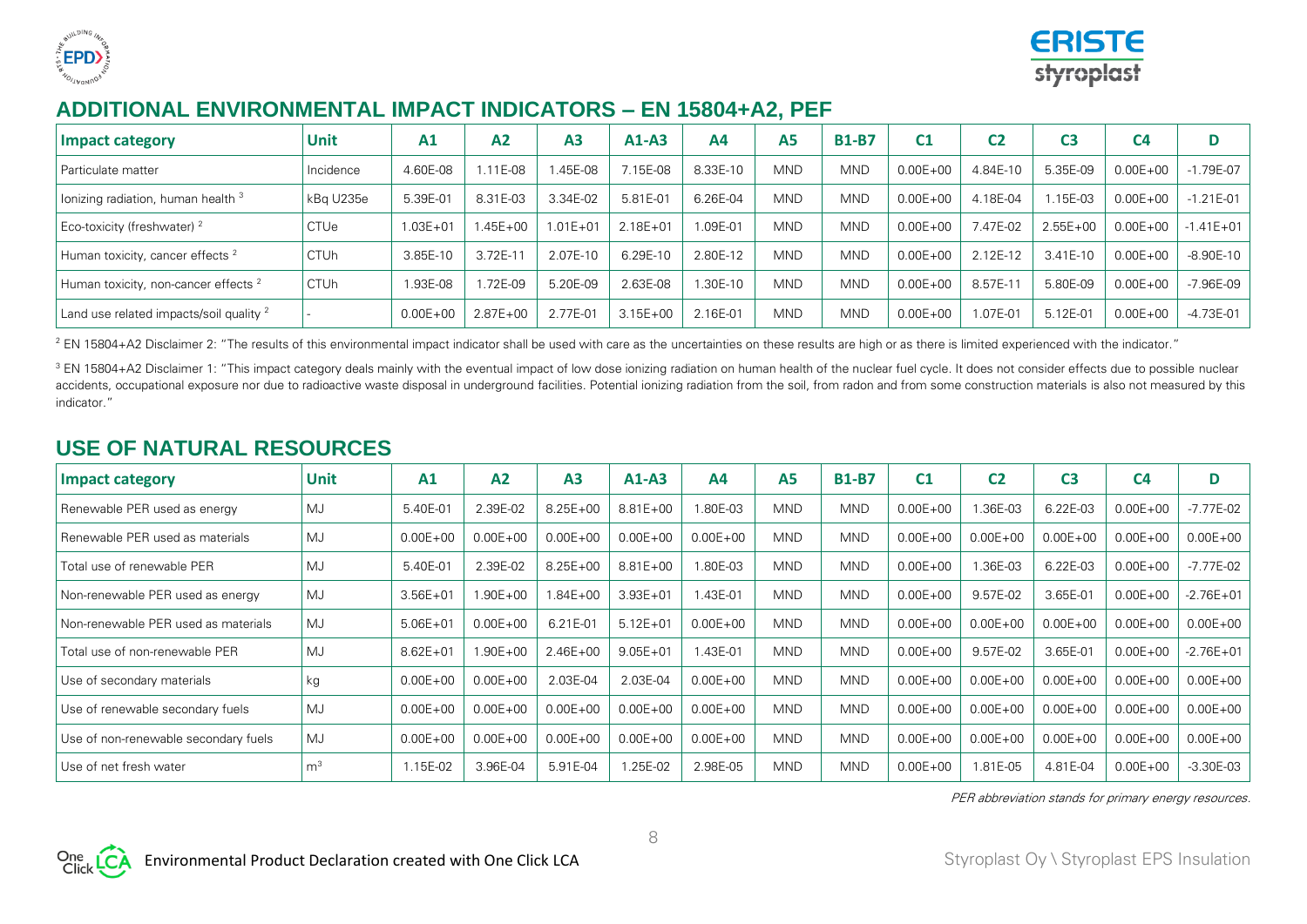



## **END OF LIFE – WASTE**

| <b>Impact category</b> | Unit | Α1           | Α2         | A <sub>3</sub> | $A1-A3$  | A4       | A <sub>5</sub> | <b>B1-B7</b> | C1           |          | C3           | C4           |               |
|------------------------|------|--------------|------------|----------------|----------|----------|----------------|--------------|--------------|----------|--------------|--------------|---------------|
| Hazardous waste        | κg   | $0.00E + 00$ | .85E-03    | 9.49E-03       | .13E-02  | .39E-04  | <b>MND</b>     | <b>MND</b>   | $0.00E + 00$ | 9.96E-05 | $0.00E + 00$ | $0.00E + 00$ | $-9.03E-03$   |
| Non-hazardous waste    | kg   | 1.41E-02     | 2.04E-01   | 1.07E-01       | 3.26E-01 | 1.54E-02 | <b>MND</b>     | <b>MND</b>   | $0.00E + 00$ | 8.28E-03 | $0.00E + 00$ | $0.00E + 00$ | $-1.32E - 01$ |
| Radioactive waste      | κg   | 1.67E-05     | $1.31E-05$ | 1.62E-05       | 4.59E-05 | 9.83E-07 | <b>MND</b>     | <b>MND</b>   | $0.00E + 00$ | 6.54E-07 | $0.00E + 00$ | $0.00E + 00$ | $-2.00E-04$   |

## **END OF LIFE – OUTPUT FLOWS**

| <b>Impact category</b>        | <b>Unit</b> | A1           | A2           | A <sub>3</sub> | $A1-A3$      | A <sub>4</sub> | <b>A5</b>  | <b>B1-B7</b> | C <sub>1</sub> |              | C3           | C4           |              |
|-------------------------------|-------------|--------------|--------------|----------------|--------------|----------------|------------|--------------|----------------|--------------|--------------|--------------|--------------|
| Components for reuse          | kg          | $0.00E + 00$ | $0.00E + 00$ | $0.00E + 00$   | $0.00E + 00$ | $0.00E + 00$   | <b>MND</b> | <b>MND</b>   | $0.00E + 00$   | $0.00E + 00$ | $0.00E + 00$ | $0.00E + 00$ | $0.00E + 00$ |
| Materials for recycling       | kg          | $0.00E + 00$ | $0.00E + 00$ | $0.00E + 00$   | $0.00E + 00$ | $0.00E + 00$   | <b>MND</b> | <b>MND</b>   | $0.00E + 00$   | $0.00E + 00$ | $0.00E + 00$ | $0.00E + 00$ | $0.00E + 00$ |
| Materials for energy recovery | kg          | $0.00E + 00$ | $0.00E + 00$ | $0.00E + 00$   | $0.00E + 00$ | $0.00E + 00$   | <b>MND</b> | <b>MND</b>   | $0.00E + 00$   | $0.00E + 00$ | 9.84E-01     | $0.00E + 00$ | $0.00E + 00$ |
| <b>Exported energy</b>        | MJ          | $0.00E + 00$ | $0.00E + 00$ | $0.00E + 00$   | $0.00E + 00$ | $0.00E + 00$   | <b>MND</b> | <b>MND</b>   | $0.00E + 00$   | $0.00E + 00$ | $0.00E + 00$ | $0.00E + 00$ | $0.00E + 00$ |

## **KEY INFORMATION TABLE (RTS) – KEY INFORMATION PER KG OF PRODUCT**

| Impact category                                    | <b>Unit</b>               | A <sub>1</sub> | A <sub>2</sub> | A <sub>3</sub> | $A1-A3$      | AA           | A <sub>5</sub> | <b>B1-B7</b> | C <sub>1</sub> | C <sub>2</sub> | C <sub>3</sub> | C <sub>4</sub> | D             |
|----------------------------------------------------|---------------------------|----------------|----------------|----------------|--------------|--------------|----------------|--------------|----------------|----------------|----------------|----------------|---------------|
| Climate change - total                             | kg CO <sub>2</sub> e      | $2.43E + 00$   | L22E-01        | 9.14E-02       | $2.64E + 00$ | 9.22E-03     | <b>MND</b>     | <b>MND</b>   | $0.00E + 00$   | 6.28E-03       | $1.82E + 00$   | $0.00E + 00$   | $-2.16E + 00$ |
| Abiotic depletion. minerals & metals <sup>2</sup>  | kg Sbe                    | 9.62E-07       | 2.09E-06       | 9.95E-07       | 4.05E-06     | .57E-07      | <b>MND</b>     | <b>MND</b>   | $0.00E + 00$   | .57E-07        | 4.99E-07       | $0.00E + 00$   | $-1.27E-06$   |
| Abiotic depletion of fossil resources <sup>2</sup> | MJ                        | $8.62E + 01$   | $.90E + 00$    | $2.46E + 00$   | $9.05E + 01$ | .43E-01      | <b>MND</b>     | <b>MND</b>   | $0.00E + 00$   | 9.57E-02       | 3.65E-01       | $0.00E + 00$   | $-2.76E + 01$ |
| Water use <sup>2</sup>                             | m <sup>3</sup> e deprived | 4.22E-01       | 7.07E-03       | 4.56E-02       | 4.74E-01     | 5.33E-04     | <b>MND</b>     | <b>MND</b>   | $0.00E + 00$   | 3.40E-04       | 6.50E-03       | $0.00E + 00$   | $-4.04E - 01$ |
| Use of secondary materials                         | kg                        | $0.00E + 00$   | $0.00E + 00$   | 2.03E-04       | 2.03E-04     | $0.00E + 00$ | <b>MND</b>     | <b>MND</b>   | $0.00E + 00$   | $0.00E + 00$   | $0.00E + 00$   | $0.00E + 00$   | $0.00E + 00$  |
| Biogenic carbon content in product                 | kg C                      | N/A            | N/A            | $0.00E + 00$   | $0.00E + 00$ | N/A          | <b>MND</b>     | <b>MND</b>   | N/A            | N/A            | N/A            | N/A            | N/A           |
| Biogenic carbon content in packaging               | kg C                      | N/A            | N/A            | $0.00E + 00$   | $0.00E + 00$ | N/A          | <b>MND</b>     | <b>MND</b>   | N/A            | N/A            | N/A            | N/A            | N/A           |

<sup>2</sup> EN 15804+A2 Disclaimer 2: "The results of this environmental impact indicator shall be used with care as the uncertainties on these results are high or as there is limited experienced with the indicator."

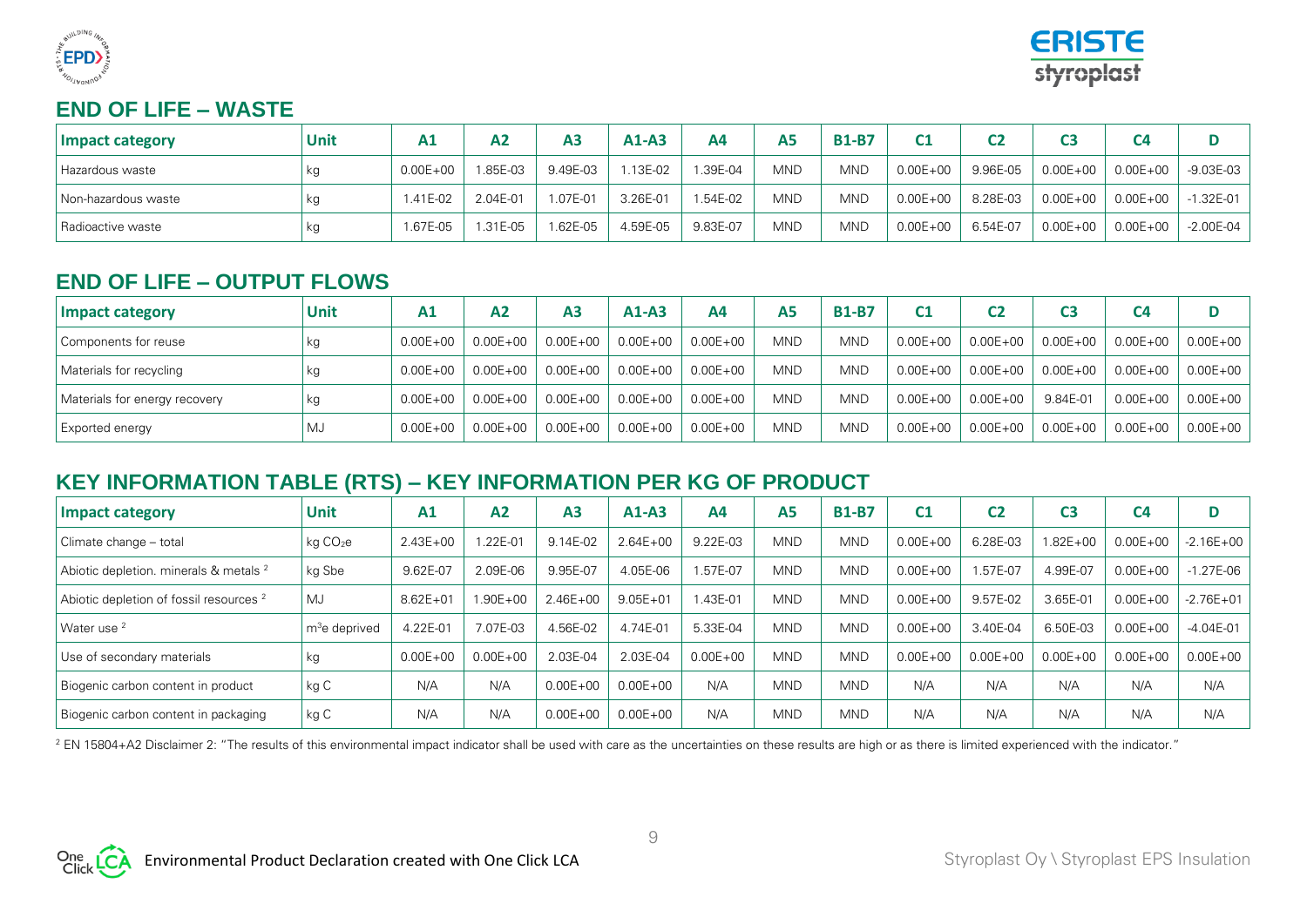



## **SCENARIO DOCUMENTATION**

#### Manufacturing energy scenario documentation

| <b>Scenario parameter</b>                   | <b>Value</b>                                                                                                                                |  |  |  |  |
|---------------------------------------------|---------------------------------------------------------------------------------------------------------------------------------------------|--|--|--|--|
| Electricity data source and<br>quality      | Ecoinvent v3.6 is used as a background data. Electricity<br>emissions have been calculated on the basis of the<br>average distribution      |  |  |  |  |
| Electricity CO <sub>2</sub> e / kWh         | 0.0579 kg CO2e / kWh                                                                                                                        |  |  |  |  |
| District heating data source<br>and quality | Ecoinvent v3.6 is used as a background data. District<br>heating emissions have been calculated on the basis of<br>the average resource use |  |  |  |  |
| District heating CO <sub>2</sub> e / kWh    | 0.0031 kg CO <sub>2</sub> e / kWh                                                                                                           |  |  |  |  |

#### Transport scenario documentation

| <b>Scenario parameter</b>                             | <b>Value</b> |
|-------------------------------------------------------|--------------|
| A4 specific transport CO2e emissions, kg $CO2e$ / tkm | 0.0901       |
| A4 average transport distance, km                     | 100          |

### End of life scenario documentation

| <b>Scenario parameter</b>                          | <b>Value</b>                                                         |
|----------------------------------------------------|----------------------------------------------------------------------|
| Collection process – kg collected separately       | 0.9843                                                               |
| Collection process – kg collected with mixed waste |                                                                      |
| Recovery process – kg for re-use                   |                                                                      |
| Recovery process – kg for recycling                |                                                                      |
| Recovery process – kg for energy recovery          | 0.9843                                                               |
| Disposal (total) – kg for final deposition         |                                                                      |
| Scenario assumptions for transportation            | End-of-life product is<br>transported 50 km with<br>an average lorry |

\* The values are based on the manufacturer's information regarding the end-of-life treatment of the product.

## **BIBLIOGRAPHY**

ISO 14025:2010 Environmental labels and declarations - Type III environmental declarations. Principles and procedures.

ISO 14040:2006 Environmental management. Life cycle assessment. Principles and frameworks.

ISO 14044:2006 Environmental management. Life cycle assessment. Requirements and guidelines.

Ecoinvent database v3.6

Plastics Europe database, 2012

EN 15804:2012+A2:2019 Sustainability in construction works - Environmental product declarations - Core rules for the product category of construction products.

RTS PCR 26.8.2020 RTS PCR protocol: EPDs published by the Building Information Foundation RTS sr. (English version)

Eriksson, O & Finnveden, G., 2017: Energy Recovery from Waste Incineration—The Importance of Technology Data and System Boundaries on CO<sub>2</sub> Emissions

Mark, F.E., Vehlow, J., Dresch, H., Dima, B., Grüttner, W. and Horn, J., 2015: Waste Management and Research

Styroplast EPS LCA Report 20.05.2021

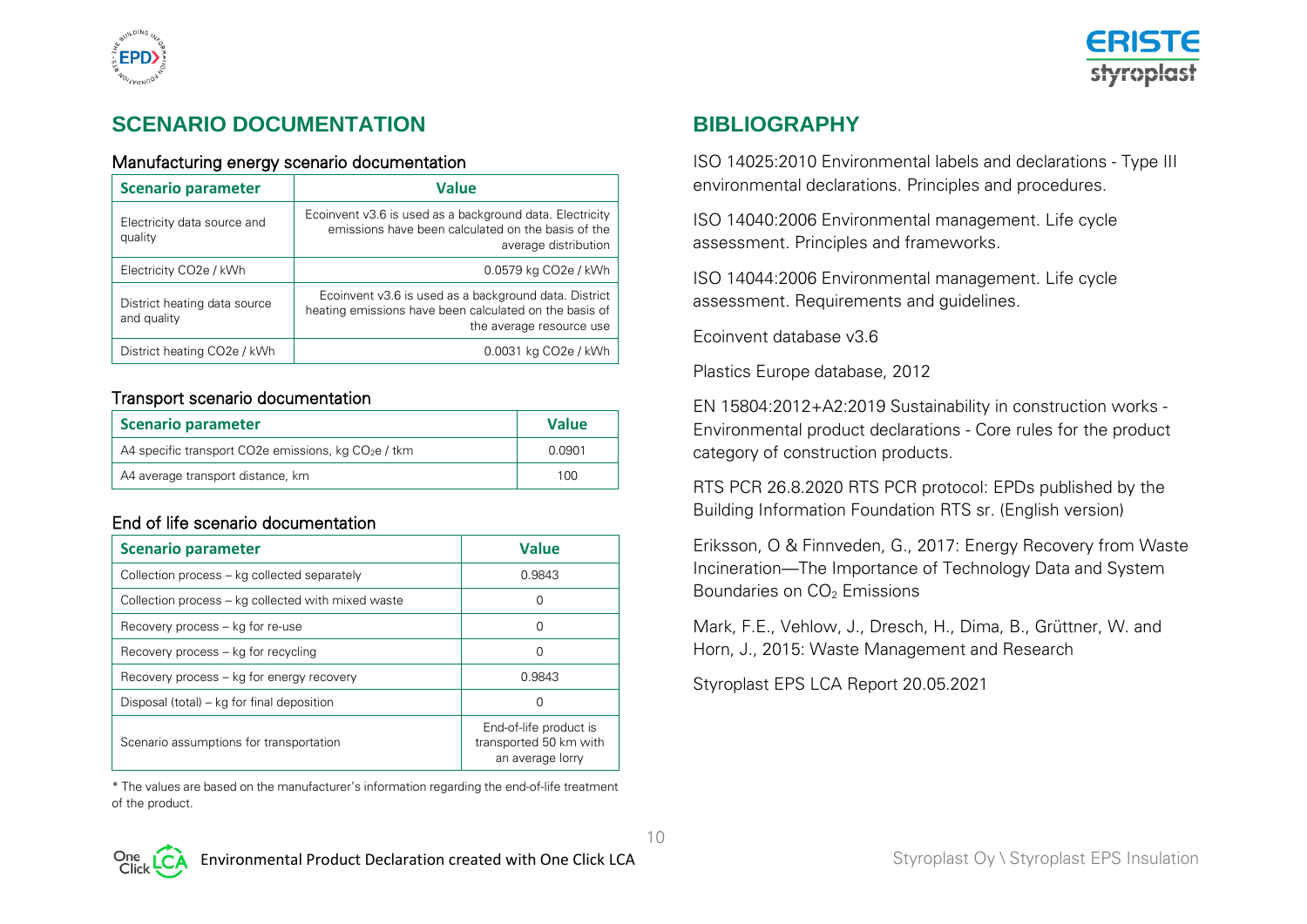



## **ANNEX-1: ENVIRONMENTAL IMPACTS - EN 15804+A1, CML / ISO 21930**

| <b>Impact category</b>                    | <b>Unit</b>          | A <sub>1</sub> | A <sub>2</sub> | A <sub>3</sub> | $A1-A3$      | A <sub>4</sub> | A5         | <b>B1-B7</b> | C <sub>1</sub> | C2       | C3           | C <sub>4</sub> | D             |
|-------------------------------------------|----------------------|----------------|----------------|----------------|--------------|----------------|------------|--------------|----------------|----------|--------------|----------------|---------------|
| Global warming potential                  | $kq$ $CO2e$          | $2.33E + 00$   | $.21E - 01$    | 8.61E-02       | $2.53E + 00$ | 9.13E-03       | <b>MND</b> | <b>MND</b>   | $0.00E + 00$   | 6.22E-03 | $1.80E + 00$ | $0.00E + 00$   | $-2.15E + 00$ |
| Depletion of stratospheric ozone          | kg CFC11e            | 1.81E-08       | 2.29E-08       | 1.60E-08       | 5.70E-08     | .72E-09        | <b>MND</b> | <b>MND</b>   | $0.00E + 00$   | 1.14E-09 | 3.81E-09     | $0.00E + 00$   | $-3.53E-07$   |
| Acidification                             | kg SO <sub>2</sub> e | 5.64E-03       | 2.49E-04       | 7.99E-04       | 6.69E-03     | .87E-05        | <b>MND</b> | <b>MND</b>   | $0.00E + 00$   | 1.28E-05 | 2.56E-04     | $0.00E + 00$   | $-1.70E - 02$ |
| Eutrophication                            | kg $(PO4)3$ e        | 4.69E-04       | 5.03E-05       | 3.21E-04       | 8.40E-04     | 3.78E-06       | <b>MND</b> | <b>MND</b>   | $0.00E + 00$   | 2.66E-06 | 5.20E-03     | $0.00E + 00$   | $-8.50E-04$   |
| Photochemical ozone formation             | $kq$ $C_2H_4e$       | 8.90E-04       | .58E-05        | 4.37E-05       | 9.50E-04     | .19E-06        | <b>MND</b> | <b>MND</b>   | $0.00E + 00$   | 8.26E-07 | 5.00E-05     | $0.00E + 00$   | $-6.54E-04$   |
| Abiotic depletion of non-fossil resources | kg Sbe               | 9.62E-07       | 2.09E-06       | 9.95E-07       | 4.05E-06     | .57E-07        | <b>MND</b> | <b>MND</b>   | $0.00E + 00$   | L57E-07  | 4.99E-07     | $0.00E + 00$   | $-1.27E-06$   |
| Abiotic depletion of fossil resources     | <b>MJ</b>            | $8.62E + 01$   | 1.90E+00       | $2.46E + 00$   | $9.05E + 01$ | .43E-01        | <b>MND</b> | <b>MND</b>   | $0.00E + 00$   | 9.57E-02 | 3.65E-01     | $0.00E + 00$   | $-2.76E + 01$ |

## **ANNEX-2: ENVIRONMENTAL IMPACTS - TRACI 2.1**

| <b>Impact category</b>            | Unit                 | A <sub>1</sub> | A <sub>2</sub> | A <sub>3</sub> | $A1-A3$      | A <sub>4</sub> | A <sub>5</sub> | <b>B1-B7</b> | C <sub>1</sub> | C2       | C3       | C <sub>4</sub> | D             |
|-----------------------------------|----------------------|----------------|----------------|----------------|--------------|----------------|----------------|--------------|----------------|----------|----------|----------------|---------------|
| Global warming potential          | kg CO <sub>2</sub> e | $2.34E + 00$   | $.21E - 01$    | 8.62E-02       | $2.55E + 00$ | 9.11E-03       | <b>MND</b>     | <b>MND</b>   | $0.00E + 00$   | 6.21E-03 | 1.80E+00 | $0.00E + 00$   | $-2.15E + 00$ |
| Ozone depletion                   | kg CFC11e            | 1.81E-08       | 3.05E-08       | 1.95E-08       | 6.81E-08     | 2.29E-09       | <b>MND</b>     | <b>MND</b>   | $0.00E + 00$   | .52E-09  | 4.89E-09 | $0.00E + 00$   | $-4.71E-07$   |
| Photochemical smog formation      | kg O <sub>3</sub> e  | 5.67E-03       | 4.48E-04       | 9.98E-04       | $12E-03$     | 3.37E-05       | <b>MND</b>     | <b>MND</b>   | $0.00E + 00$   | 2.25E-05 | 3.15E-04 | $0.00E + 00$   | $-1.54E-02$   |
| Acidification                     | kg SO <sub>2</sub> e | 2.09E-04       | 6.29E-05       | 1.01E-04       | 3.74E-04     | 4.74E-06       | <b>MND</b>     | <b>MND</b>   | $0.00E + 00$   | 3.17E-06 | 9.92E-05 | $0.00E + 00$   | $-1.02E-03$   |
| Eutrophication                    | kg Ne                | 8.40E-02       | 9.81E-03       | 2.10E-02       | $.15E-01$    | 7.39E-04       | <b>MND</b>     | <b>MND</b>   | $0.00E + 00$   | 4.85E-04 | 9.30E-03 | $0.00E + 00$   | $-1.04E - 01$ |
| Depletion of non-renewable energy | <b>MJ</b>            | $1.32E + 01$   | 2.72E-01       | 2.06E-01       | $.37E + 01$  | 2.05E-02       | <b>MND</b>     | <b>MND</b>   | $0.00E + 00$   | .37E-02  | 5.15E-02 | $0.00E + 00$   | $-4.17E + 00$ |

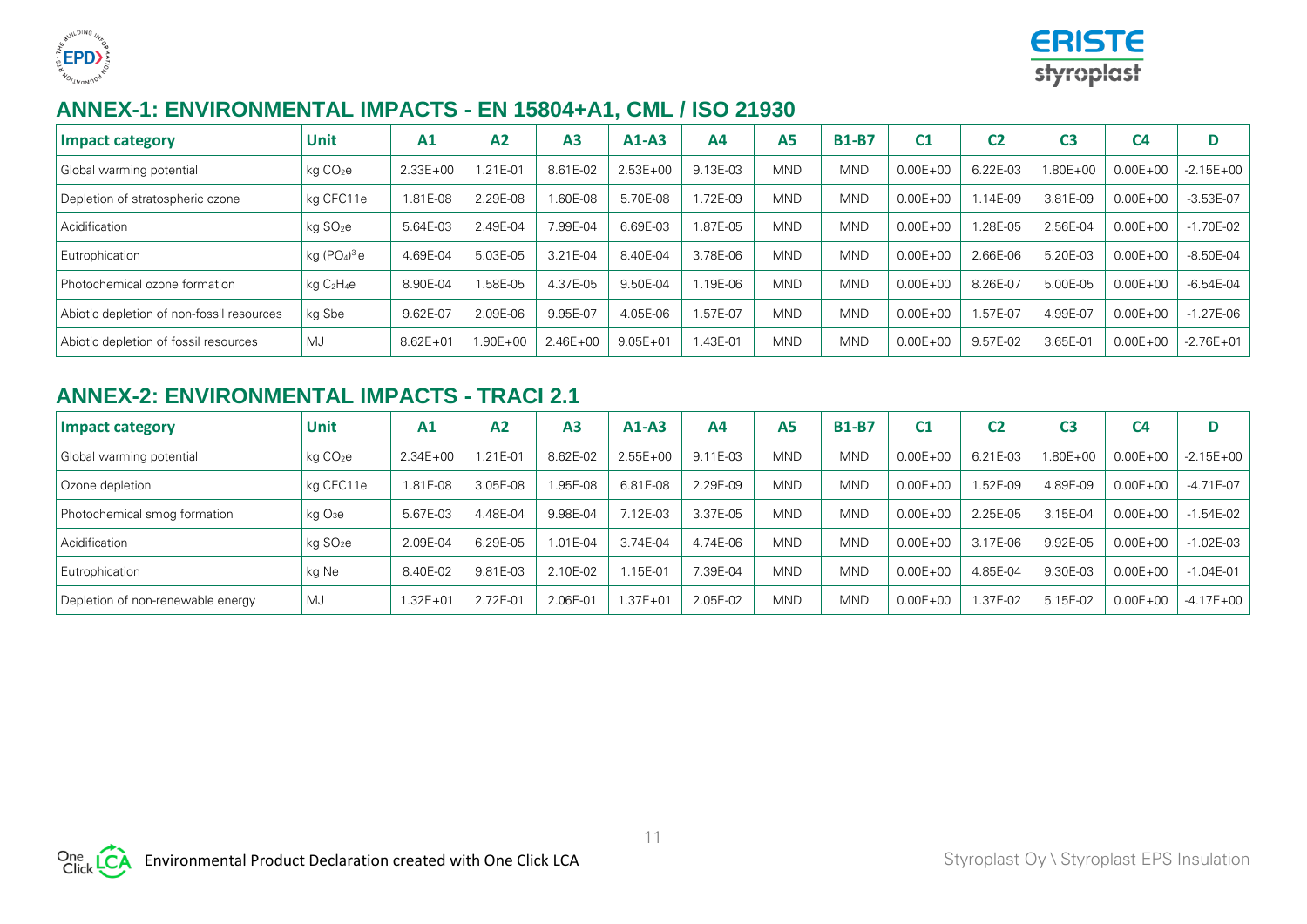



## **ANNEX-3: SCALING FACTORS PER 1M<sup>2</sup> OF EPS INSULATION PRODUCT WITH DIFFERENT THICKNESSES**

| <b>Product Code</b> | <b>Thickness</b> | <b>Scaling factor</b> | <b>Product Code</b> | <b>Thickness</b> | <b>Scaling factor</b> | <b>Product Code</b> | <b>Thickness</b> | <b>Scaling factor</b> |
|---------------------|------------------|-----------------------|---------------------|------------------|-----------------------|---------------------|------------------|-----------------------|
| Lattia 100          | 20 mm            | 0.35                  | Lattia 100          | 250 mm           | 4.38                  | Lattia 100          | 480 mm           | 8.40                  |
| Lattia 100          | 30 mm            | 0.53                  | Lattia 100          | 260 mm           | 4.55                  | Lattia 100          | 490 mm           | 8.58                  |
| Lattia 100          | 40 mm            | 0.70                  | Lattia 100          | 270 mm           | 4.73                  | Lattia 100          | 500 mm           | 8.75                  |
| Lattia 100          | 50 mm            | 0.88                  | Lattia 100          | 280 mm           | 4.90                  | Lattia 100          | 510 mm           | 8.93                  |
| Lattia 100          | 60 mm            | 1.05                  | Lattia 100          | 290 mm           | 5.08                  | Lattia 100          | 520 mm           | 9.10                  |
| Lattia 100          | 70 mm            | 1.23                  | Lattia 100          | 300 mm           | 5.25                  | Lattia 100          | 530 mm           | 9.28                  |
| Lattia 100          | 80 mm            | 1.40                  | Lattia 100          | 310 mm           | 5.43                  | Lattia 100          | 540 mm           | 9.45                  |
| Lattia 100          | 90 mm            | 1.58                  | Lattia 100          | 320 mm           | 5.60                  | Lattia 100          | 550 mm           | 9.63                  |
| Lattia 100          | 100 mm           | 1.75                  | Lattia 100          | 330 mm           | 5.78                  | Lattia 100          | 560 mm           | 9.80                  |
| Lattia 100          | 110 mm           | 1.93                  | Lattia 100          | 340 mm           | 5.95                  | Lattia 100          | 570 mm           | 9.98                  |
| Lattia 100          | 120 mm           | 2.10                  | Lattia 100          | 350 mm           | 6.13                  | Lattia 100          | 580 mm           | 10.15                 |
| Lattia 100          | 130 mm           | 2.28                  | Lattia 100          | 360 mm           | 6.30                  | Lattia 100          | 590 mm           | 10.33                 |
| Lattia 100          | 140 mm           | 2.45                  | Lattia 100          | 370 mm           | 6.48                  | Lattia 100          | 600 mm           | 10.50                 |
| Lattia 100          | 150 mm           | 2.63                  | Lattia 100          | 380 mm           | 6.65                  | Lattia 100          | 610 mm           | 10.68                 |
| Lattia 100          | 160 mm           | 2.80                  | Lattia 100          | 390 mm           | 6.83                  | Lattia 100          | 620 mm           | 10.85                 |
| Lattia 100          | 170 mm           | 2.98                  | Lattia 100          | 400 mm           | 7.00                  | Lattia 100          | 630 mm           | 11.03                 |
| Lattia 100          | 180 mm           | 3.15                  | Lattia 100          | 410 mm           | 7.18                  | Lattia 100          | 640 mm           | 11.20                 |
| Lattia 100          | 190 mm           | 3.33                  | Lattia 100          | 420 mm           | 7.35                  | Lattia 100          | 650 mm           | 11.38                 |
| Lattia 100          | 200 mm           | 3.50                  | Lattia 100          | 430 mm           | 7.53                  | Lattia 100          | 660 mm           | 11.55                 |
| Lattia 100          | 210 mm           | 3.68                  | Lattia 100          | 440 mm           | 7.70                  | Lattia 100          | 670 mm           | 11.73                 |
| Lattia 100          | 220 mm           | 3.85                  | Lattia 100          | 450 mm           | 7.88                  | Lattia 100          | 680 mm           | 11.90                 |
| Lattia 100          | 230 mm           | 4.03                  | Lattia 100          | 460 mm           | 8.05                  | Lattia 100          | 690 mm           | 12.08                 |
| Lattia 100          | 240 mm           | 4.20                  | Lattia 100          | 470 mm           | 8.23                  | Lattia 100          | 700 mm           | 12.25                 |
|                     |                  |                       |                     |                  |                       |                     |                  |                       |

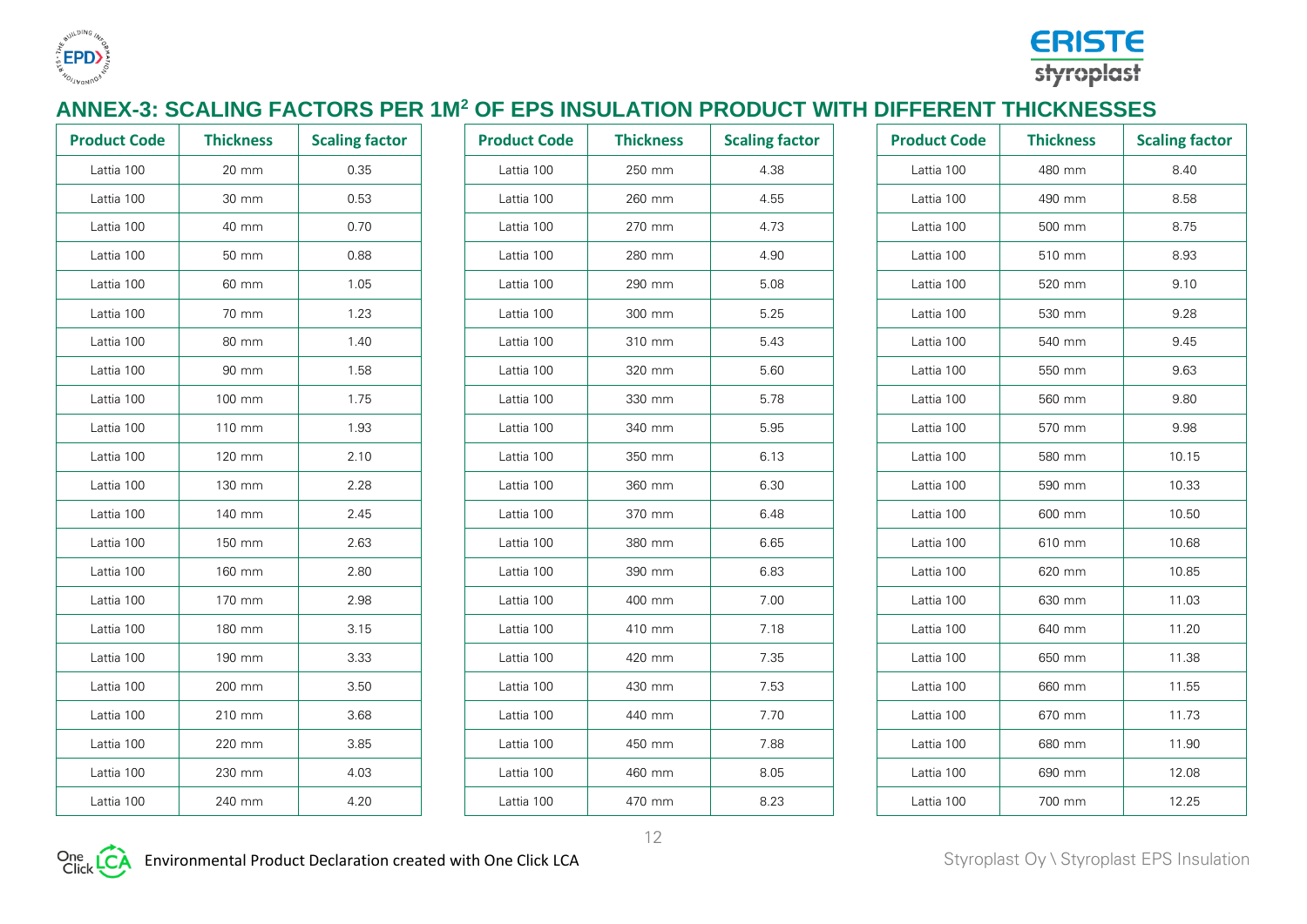

| <b>Product Code</b> | <b>Thickness</b> | <b>Scaling factor</b> |
|---------------------|------------------|-----------------------|
| Lattia 100          | 710 mm           | 12.43                 |
| Lattia 100          | 720 mm           | 12.60                 |
| Lattia 100          | 730 mm           | 12.78                 |
| Lattia 100          | 740 mm           | 12.95                 |
| Lattia 100          | 750 mm           | 13.13                 |
| Lattia 100          | 760 mm           | 13.30                 |
| Lattia 100          | 770 mm           | 13.48                 |
| Lattia 100          | 780 mm           | 13.65                 |
| Lattia 100          | 790 mm           | 13.83                 |
| Lattia 100          | 800 mm           | 14.00                 |
| Lattia 100          | 810 mm           | 14.18                 |
| Lattia 100          | 820 mm           | 14.35                 |
| Lattia 100          | 830 mm           | 14.53                 |
| Lattia 100          | 840 mm           | 14.70                 |
| Lattia 100          | 850 mm           | 14.88                 |
| Lattia 100          | 860 mm           | 15.05                 |
| Lattia 100          | 870 mm           | 15.23                 |
| Lattia 100          | 880 mm           | 15.40                 |
| Lattia 100          | 890 mm           | 15.58                 |
| Lattia 100          | 900 mm           | 15.75                 |
| Lattia 100          | 910 mm           | 15.93                 |
| Lattia 100          | 920 mm           | 16.10                 |
| Lattia 100          | 930 mm           | 16.28                 |

| <b>Product Code</b> | <b>Thickness</b> | <b>Scaling factor</b> | <b>Product Code</b> | <b>Thickness</b> | <b>Scaling factor</b> | <b>Product Code</b> | <b>Thickness</b> | <b>Scaling factor</b> |
|---------------------|------------------|-----------------------|---------------------|------------------|-----------------------|---------------------|------------------|-----------------------|
| Lattia 100          | 710 mm           | 12.43                 | Lattia 100          | 940 mm           | 16.45                 | ProRouta 120        | 180 mm           | 3.69                  |
| Lattia 100          | 720 mm           | 12.60                 | Lattia 100          | 950 mm           | 16.63                 | ProRouta 120        | 190 mm           | 3.90                  |
| Lattia 100          | 730 mm           | 12.78                 | Lattia 100          | 960 mm           | 16.80                 | ProRouta 120        | 200 mm           | 4.10                  |
| Lattia 100          | 740 mm           | 12.95                 | Lattia 100          | 970 mm           | 16.98                 | ProRouta 120        | 210 mm           | 4.31                  |
| Lattia 100          | 750 mm           | 13.13                 | Lattia 100          | 980 mm           | 17.15                 | ProRouta 120        | 220 mm           | 4.51                  |
| Lattia 100          | 760 mm           | 13.30                 | Lattia 100          | 990 mm           | 17.33                 | ProRouta 120        | 230 mm           | 4.72                  |
| Lattia 100          | 770 mm           | 13.48                 | Lattia 100          | 1000 mm          | 17.50                 | ProRouta 120        | 240 mm           | 4.92                  |
| Lattia 100          | 780 mm           | 13.65                 | ProRouta 120        | 20 mm            | 0.41                  | ProRouta 120        | 250 mm           | 5.13                  |
| Lattia 100          | 790 mm           | 13.83                 | ProRouta 120        | 30 mm            | 0.62                  | ProRouta 120        | 260 mm           | 5.33                  |
| Lattia 100          | 800 mm           | 14.00                 | ProRouta 120        | 40 mm            | 0.82                  | ProRouta 120        | 270 mm           | 5.54                  |
| Lattia 100          | 810 mm           | 14.18                 | ProRouta 120        | 50 mm            | 1.03                  | ProRouta 120        | 280 mm           | 5.74                  |
| Lattia 100          | 820 mm           | 14.35                 | ProRouta 120        | 60 mm            | 1.23                  | ProRouta 120        | 290 mm           | 5.95                  |
| Lattia 100          | 830 mm           | 14.53                 | ProRouta 120        | 70 mm            | 1.44                  | ProRouta 120        | 300 mm           | 6.15                  |
| Lattia 100          | 840 mm           | 14.70                 | ProRouta 120        | 80 mm            | 1.64                  | ProRouta 120        | 310 mm           | 6.36                  |
| Lattia 100          | 850 mm           | 14.88                 | ProRouta 120        | 90 mm            | 1.85                  | ProRouta 120        | 320 mm           | 6.56                  |
| Lattia 100          | 860 mm           | 15.05                 | ProRouta 120        | 100 mm           | 2.05                  | ProRouta 120        | 330 mm           | 6.77                  |
| Lattia 100          | 870 mm           | 15.23                 | ProRouta 120        | 110 mm           | 2.26                  | ProRouta 120        | 340 mm           | 6.97                  |
| Lattia 100          | 880 mm           | 15.40                 | ProRouta 120        | 120 mm           | 2.46                  | ProRouta 120        | 350 mm           | 7.18                  |
| Lattia 100          | 890 mm           | 15.58                 | ProRouta 120        | 130 mm           | 2.67                  | ProRouta 120        | 360 mm           | 7.38                  |
| Lattia 100          | 900 mm           | 15.75                 | ProRouta 120        | 140 mm           | 2.87                  | ProRouta 120        | 370 mm           | 7.59                  |
| Lattia 100          | 910 mm           | 15.93                 | ProRouta 120        | 150 mm           | 3.08                  | ProRouta 120        | 380 mm           | 7.79                  |
| Lattia 100          | 920 mm           | 16.10                 | ProRouta 120        | 160 mm           | 3.28                  | ProRouta 120        | 390 mm           | 8.00                  |
| Lattia 100          | 930 mm           | 16.28                 | ProRouta 120        | 170 mm           | 3.49                  | ProRouta 120        | 400 mm           | 8.20                  |



| <b>Product Code</b> | <b>Thickness</b> | <b>Scaling factor</b> |
|---------------------|------------------|-----------------------|
| ProRouta 120        | 180 mm           | 3.69                  |
| ProRouta 120        | 190 mm           | 3.90                  |
| ProRouta 120        | 200 mm           | 4.10                  |
| ProRouta 120        | 210 mm           | 4.31                  |
| ProRouta 120        | 220 mm           | 4.51                  |
| ProRouta 120        | 230 mm           | 4.72                  |
| ProRouta 120        | 240 mm           | 4.92                  |
| ProRouta 120        | 250 mm           | 5.13                  |
| ProRouta 120        | 260 mm           | 5.33                  |
| ProRouta 120        | 270 mm           | 5.54                  |
| ProRouta 120        | 280 mm           | 5.74                  |
| ProRouta 120        | 290 mm           | 5.95                  |
| ProRouta 120        | 300 mm           | 6.15                  |
| ProRouta 120        | 310 mm           | 6.36                  |
| ProRouta 120        | 320 mm           | 6.56                  |
| ProRouta 120        | 330 mm           | 6.77                  |
| ProRouta 120        | 340 mm           | 6.97                  |
| ProRouta 120        | 350 mm           | 7.18                  |
| ProRouta 120        | 360 mm           | 7.38                  |
| ProRouta 120        | 370 mm           | 7.59                  |
| ProRouta 120        | 380 mm           | 7.79                  |
| ProRouta 120        | 390 mm           | 8.00                  |
| ProRouta 120        | 400 mm           | 8.20                  |

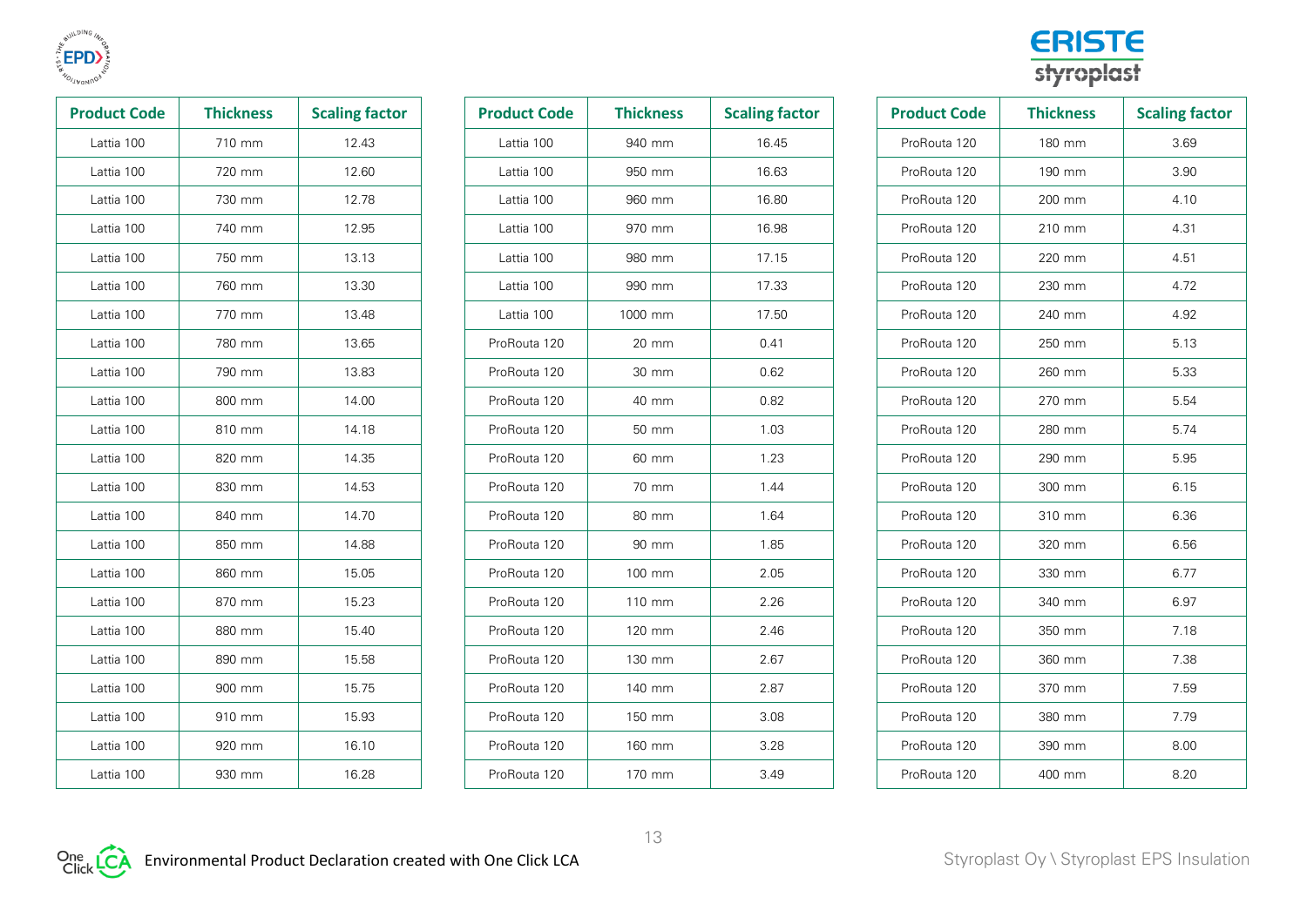

| <b>Product Code</b> | <b>Thickness</b> | <b>Scaling factor</b> |
|---------------------|------------------|-----------------------|
| ProRouta 120        | 410 mm           | 8.41                  |
| ProRouta 120        | 420 mm           | 8.61                  |
| ProRouta 120        | 430 mm           | 8.82                  |
| ProRouta 120        | 440 mm           | 9.02                  |
| ProRouta 120        | 450 mm           | 9.23                  |
| ProRouta 120        | 460 mm           | 9.43                  |
| ProRouta 120        | 470 mm           | 9.64                  |
| ProRouta 120        | 480 mm           | 9.84                  |
| ProRouta 120        | 490 mm           | 10.05                 |
| ProRouta 120        | 500 mm           | 10.25                 |
| ProRouta 120        | 510 mm           | 10.46                 |
| ProRouta 120        | 520 mm           | 10.66                 |
| ProRouta 120        | 530 mm           | 10.87                 |
| ProRouta 120        | 540 mm           | 11.07                 |
| ProRouta 120        | 550 mm           | 11.28                 |
| ProRouta 120        | 560 mm           | 11.48                 |
| ProRouta 120        | 570 mm           | 11.69                 |
| ProRouta 120        | 580 mm           | 11.89                 |
| ProRouta 120        | 590 mm           | 12.10                 |
| ProRouta 120        | 600 mm           | 12.30                 |

| <b>Product Code</b> | <b>Thickness</b> | <b>Scaling factor</b> | <b>Product Code</b> | <b>Thickness</b> | <b>Scaling factor</b> | <b>Product Code</b> | <b>Thickness</b> | <b>Scaling factor</b> |
|---------------------|------------------|-----------------------|---------------------|------------------|-----------------------|---------------------|------------------|-----------------------|
| ProRouta 120        | 410 mm           | 8.41                  | ProRouta 120        | 610 mm           | 12.51                 | ProRouta 120        | 810 mm           | 16.61                 |
| ProRouta 120        | 420 mm           | 8.61                  | ProRouta 120        | 620 mm           | 12.71                 | ProRouta 120        | 820 mm           | 16.81                 |
| ProRouta 120        | 430 mm           | 8.82                  | ProRouta 120        | 630 mm           | 12.92                 | ProRouta 120        | 830 mm           | 17.02                 |
| ProRouta 120        | 440 mm           | 9.02                  | ProRouta 120        | 640 mm           | 13.12                 | ProRouta 120        | 840 mm           | 17.22                 |
| ProRouta 120        | 450 mm           | 9.23                  | ProRouta 120        | 650 mm           | 13.33                 | ProRouta 120        | 850 mm           | 17.43                 |
| ProRouta 120        | 460 mm           | 9.43                  | ProRouta 120        | 660 mm           | 13.53                 | ProRouta 120        | 860 mm           | 17.63                 |
| ProRouta 120        | 470 mm           | 9.64                  | ProRouta 120        | 670 mm           | 13.74                 | ProRouta 120        | 870 mm           | 17.84                 |
| ProRouta 120        | 480 mm           | 9.84                  | ProRouta 120        | 680 mm           | 13.94                 | ProRouta 120        | 880 mm           | 18.04                 |
| ProRouta 120        | 490 mm           | 10.05                 | ProRouta 120        | 690 mm           | 14.15                 | ProRouta 120        | 890 mm           | 18.25                 |
| ProRouta 120        | 500 mm           | 10.25                 | ProRouta 120        | 700 mm           | 14.35                 | ProRouta 120        | 900 mm           | 18.45                 |
| ProRouta 120        | 510 mm           | 10.46                 | ProRouta 120        | 710 mm           | 14.56                 | ProRouta 120        | 910 mm           | 18.66                 |
| ProRouta 120        | 520 mm           | 10.66                 | ProRouta 120        | 720 mm           | 14.76                 | ProRouta 120        | 920 mm           | 18.86                 |
| ProRouta 120        | 530 mm           | 10.87                 | ProRouta 120        | 730 mm           | 14.97                 | ProRouta 120        | 930 mm           | 19.07                 |
| ProRouta 120        | 540 mm           | 11.07                 | ProRouta 120        | 740 mm           | 15.17                 | ProRouta 120        | 940 mm           | 19.27                 |
| ProRouta 120        | 550 mm           | 11.28                 | ProRouta 120        | 750 mm           | 15.38                 | ProRouta 120        | 950 mm           | 19.48                 |
| ProRouta 120        | 560 mm           | 11.48                 | ProRouta 120        | 760 mm           | 15.58                 | ProRouta 120        | 960 mm           | 19.68                 |
| ProRouta 120        | 570 mm           | 11.69                 | ProRouta 120        | 770 mm           | 15.79                 | ProRouta 120        | 970 mm           | 19.89                 |
| ProRouta 120        | 580 mm           | 11.89                 | ProRouta 120        | 780 mm           | 15.99                 | ProRouta 120        | 980 mm           | 20.09                 |
| ProRouta 120        | 590 mm           | 12.10                 | ProRouta 120        | 790 mm           | 16.20                 | ProRouta 120        | 990 mm           | 20.30                 |
| ProRouta 120        | 600 mm           | 12.30                 | ProRouta 120        | 800 mm           | 16.40                 | ProRouta 120        | 1000 mm          | 20.50                 |



| <b>Product Code</b> | <b>Thickness</b> | <b>Scaling factor</b> |  |  |  |
|---------------------|------------------|-----------------------|--|--|--|
| ProRouta 120        | 810 mm           | 16.61                 |  |  |  |
| ProRouta 120        | 820 mm           | 16.81                 |  |  |  |
| ProRouta 120        | 830 mm           | 17.02                 |  |  |  |
| ProRouta 120        | 840 mm           | 17.22                 |  |  |  |
| ProRouta 120        | 850 mm           | 17.43                 |  |  |  |
| ProRouta 120        | 860 mm           | 17.63                 |  |  |  |
| ProRouta 120        | 870 mm           | 17.84                 |  |  |  |
| ProRouta 120        | 880 mm           | 18.04                 |  |  |  |
| ProRouta 120        | 890 mm           | 18.25                 |  |  |  |
| ProRouta 120        | 900 mm           | 18.45                 |  |  |  |
| ProRouta 120        | 910 mm           | 18.66                 |  |  |  |
| ProRouta 120        | 920 mm           | 18.86                 |  |  |  |
| ProRouta 120        | 930 mm           | 19.07                 |  |  |  |
| ProRouta 120        | 940 mm           | 19.27                 |  |  |  |
| ProRouta 120        | 950 mm           | 19.48                 |  |  |  |
| ProRouta 120        | 960 mm           | 19.68                 |  |  |  |
| ProRouta 120        | 970 mm           | 19.89                 |  |  |  |
| ProRouta 120        | 980 mm           | 20.09                 |  |  |  |
| ProRouta 120        | 990 mm           | 20.30                 |  |  |  |
| ProRouta 120        | 1000 mm          | 20.50                 |  |  |  |